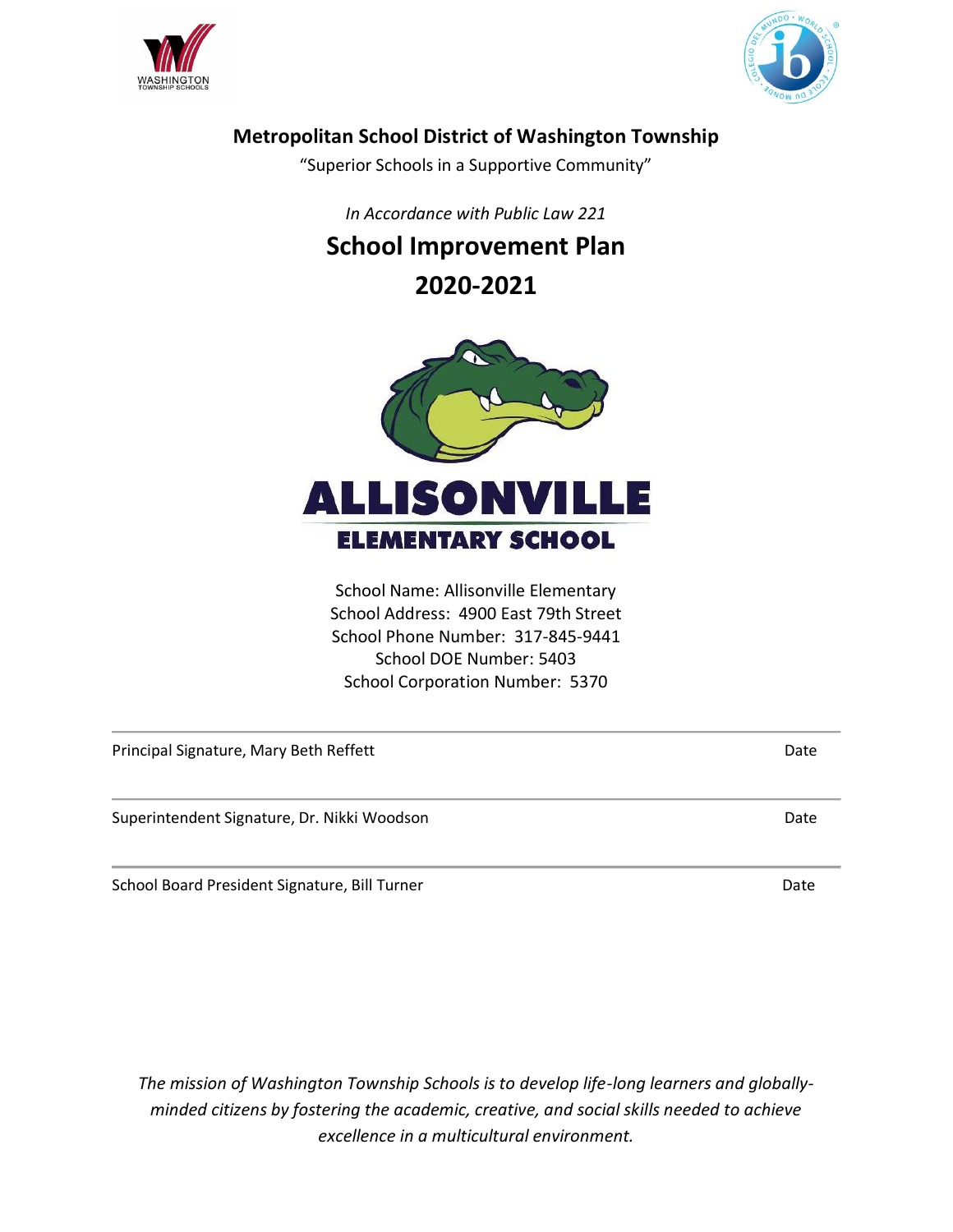# **Table of Contents**

Items in italics meet Title 1 Schoolwide requirements

### <span id="page-1-0"></span>**[Purpose and Direction](#page-2-0)**

● District Mission and Vision Statement

### **School Improvement Team and Participation**

- School Improvement and Schoolwide Planning Team
- Description of Parent Involvement and Participation to Support Goals
	- *Title I Components 6a, 6b, and 6c*
- Stakeholder Input Opportunities to Support Goals
- Description of Stakeholder Partnerships and Programs to Support Goals

### **[Comprehensive Needs Assessment](#page-3-0)**

- [Three-year Trend Data](#page-3-1)
	- Demographic Data, Attendance Data and Goal, Assessment Data
- [Comprehensive Needs Assessment Summary](#page-5-0) 
	- *Title 1 Component 1*
- Priority Goal Summary and Decision Making Process
	- *Title 1 Component 8*

### **School Improvement Priorities** *- Title 1 Components 2, 4, and 9*

- [Equitable Achievement Goal 1A](#page-8-0)
- [Equitable Achievement Goal 1B](#page-13-0)
- [Equitable Achievement Goal 1C](#page-16-0)
- [Hiring & Retention of a High Quality & Diverse Staff Goal 2B](#page-17-0)
- Partnerships Goal 3A

### **Appendices**

- Using Results for Continuous Improvement
- Title 1 Schoolwide Components
	- *3 Highly Qualified Teachers and Paraprofessionals*
	- *5 Strategies to Retain Highly Qualified Teachers*
	- *7 Transition*
	- *10 Program Statement*
	- *Parent Compact*
- Definitions
- School Scorecard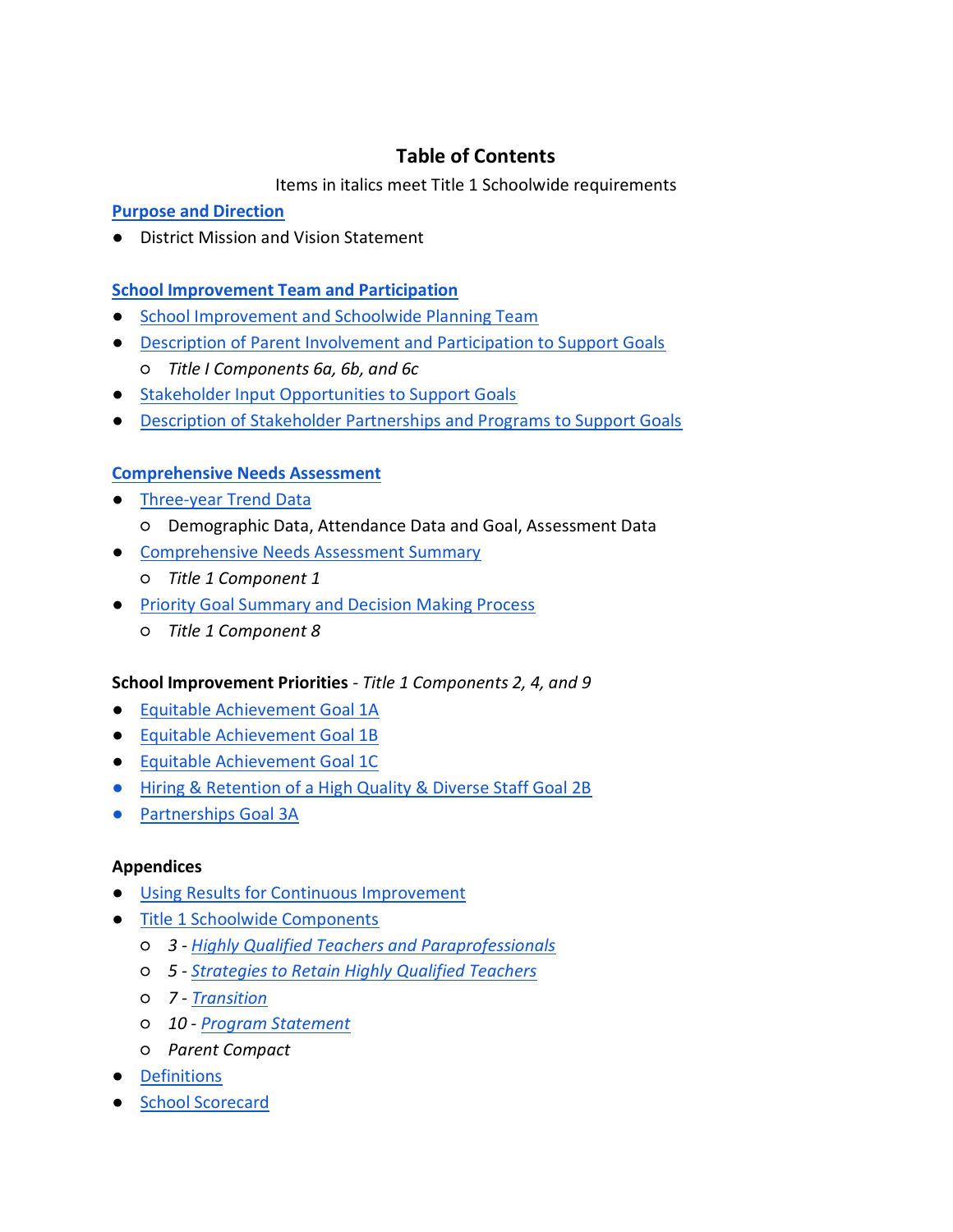# <span id="page-2-0"></span>**[Purpose and Direction](#page-1-0)**

#### **Purpose**

The purpose of the School Improvement Plan is to evaluate the effectiveness of our initiatives, develop goals based on data analysis, establish priority for improvement, identify strategies and create an action plan for deployment.

### **MSDWT Mission Statement**

The mission of Washington Township Schools is to develop lifelong learners and globally-minded citizens by fostering the academic, creative, and social skills needed to achieve excellence in a multicultural environment.

#### **MSDWT Vision Statement**

Superior Schools in a Supportive Community

**[MSDWT Strategic Plan 2020-2025](https://3iswt822djrf1w7fnq2odzfc-wpengine.netdna-ssl.com/wp-content/uploads/2020/07/2020-2025-WT-Strategic-Plan.pdf)**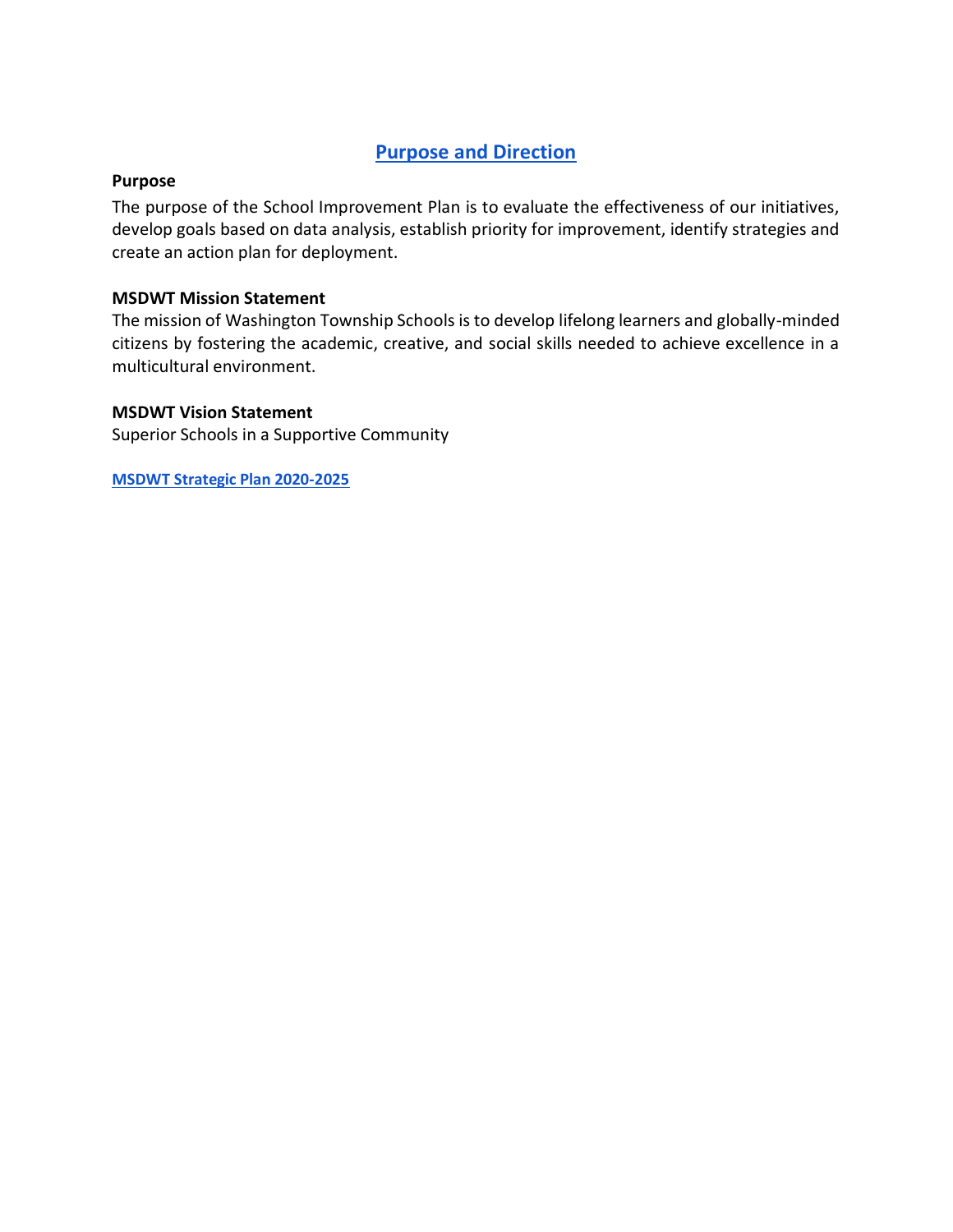# <span id="page-3-0"></span>**[Comprehensive Needs Assessment](#page-1-0)**

# <span id="page-3-1"></span>**Three-year Trend Data**

# **Safe and Disciplined Learning Environment**

| Year      | <b>Suspensions</b> | <b>Expulsions</b> |
|-----------|--------------------|-------------------|
| 2016-2017 | 16                 | 0                 |
| 2017-2018 | 6                  | 0                 |
| 2018-2019 | 9                  | 0                 |

# **Suspensions/Expulsions by Sub-group**

| Year/Sub-Group         | 2016-2017      | 2017-2018      | 2018-2019      |
|------------------------|----------------|----------------|----------------|
| <b>American Indian</b> | $\mathbf 0$    | $\mathbf 0$    | $\mathbf 0$    |
| <b>Asian</b>           | $\overline{2}$ | $\mathbf 0$    | $\mathbf 0$    |
| <b>Black</b>           | 3              | 5              | 5              |
| Hispanic               | 3              | $\mathbf 0$    | $\mathbf{1}$   |
| <b>Multi-Racial</b>    | $\mathsf{3}$   | $\mathbf{1}$   | $\mathbf{1}$   |
| White                  | 5              | $\mathbf 0$    | $\overline{2}$ |
| Female                 | 0              | 3              | $\overline{2}$ |
| <b>Male</b>            | 16             | 3              | 7              |
| IEP - Yes              | 11             | $\overline{2}$ | $\mathbf 0$    |
| IEP - No               | 5              | $\overline{4}$ | 9              |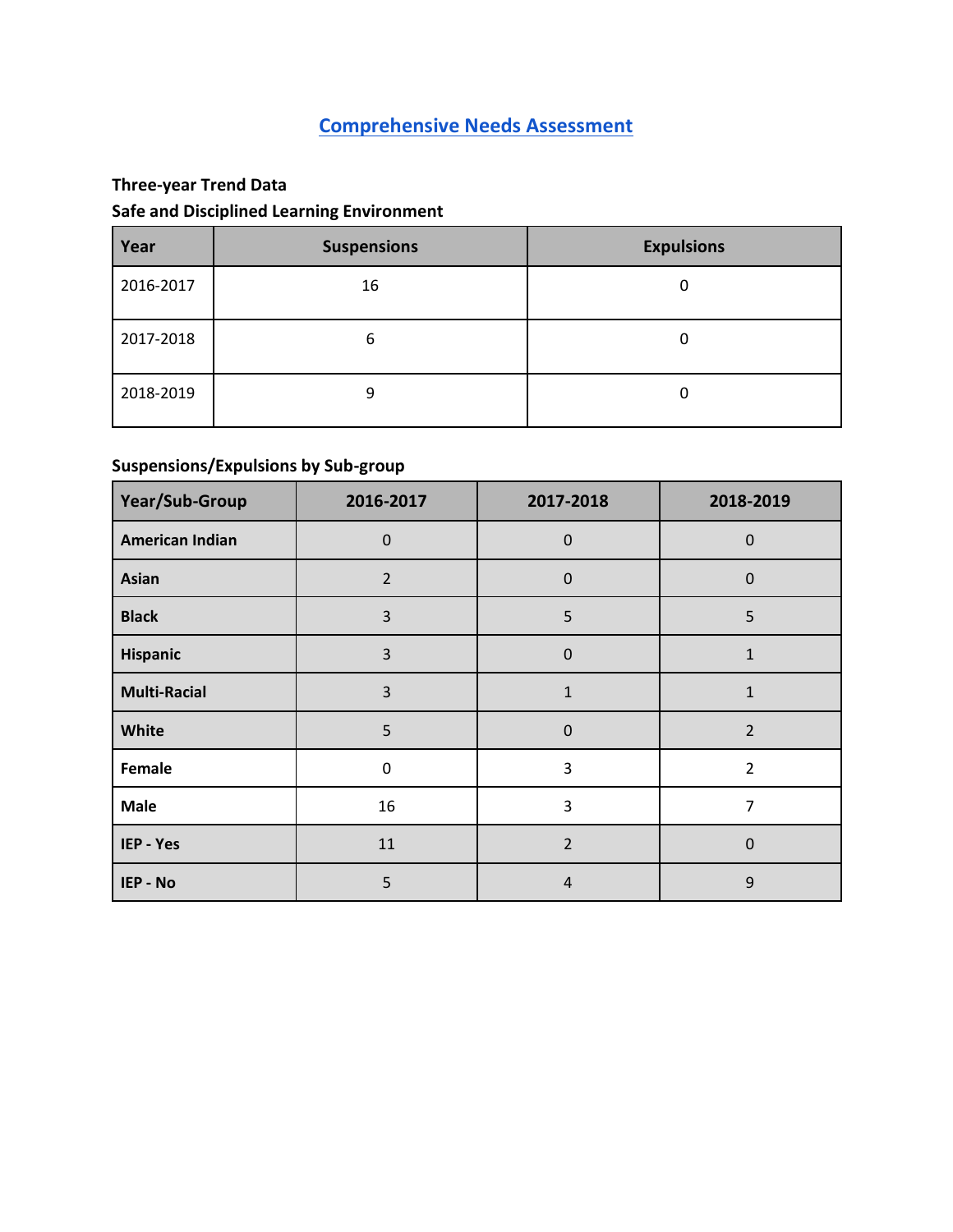### **Demographic Data**

#### **Enrollment by Ethnicity**

| Year/Sub-Group         | 2016-2017 | 2017-2018 | 2018-2019 |
|------------------------|-----------|-----------|-----------|
| <b>American Indian</b> | 0.3%      | 0.3%      | 0.14%     |
| Asian                  | 1.5%      | 1.9%      | 1.52%     |
| <b>Black</b>           | 18.9%     | 19.1%     | 23.17%    |
| <b>Hispanic</b>        | 14.7%     | 13.5%     | 12.14%    |
| <b>Multi-Racial</b>    | 5.3%      | 6.8%      | 6.07%     |
| White                  | 59.3%     | 58.4%     | 56.97%    |

#### **Free/Reduced/Paid Lunch**

| Year/Sub-Group       | 2016-2017 | 2017-2018 | 2018-2019 |  |
|----------------------|-----------|-----------|-----------|--|
| <b>Free Lunch</b>    | 31.3%     | 32.8%     | 34.90%    |  |
| <b>Reduced Lunch</b> | 6.1%      | 6.1%      | 5.79%     |  |
| <b>Paid Lunch</b>    | 62.7%     | 61.1%     | 59.31%    |  |

### **Attendance Data Monitoring and Goal**

*Allisonville Elementary School will monitor the attendance of our students. We will monitor the overall attendance rate of the entire school population as well as individual student*  attendance rates and patterns. We will acknowledge students meeting the definition of a "model *attendee" or "persistent attendee." We will utilize school personnel such as social workers and administration to work directly with parents and students when a child's lack of attendance is impacting his ability to learn or has met the criteria of a habitual absentee. Our goal is to work with families through a three-tiered approach of contact. Tier one being a teacher contact to address any attendance concerned. If needed, tiers two and three would follow with social worker and administration intervention.*

|                                               | 2016-2017 | 2017-2018 | 2018-2019 |
|-----------------------------------------------|-----------|-----------|-----------|
| <b>Attendance Rate</b>                        | 97.4%     | 97.1%     | 96.67%    |
| <b>Number of Unexcused</b><br><b>Absences</b> | 1226.5    | 1307      | 1696.5    |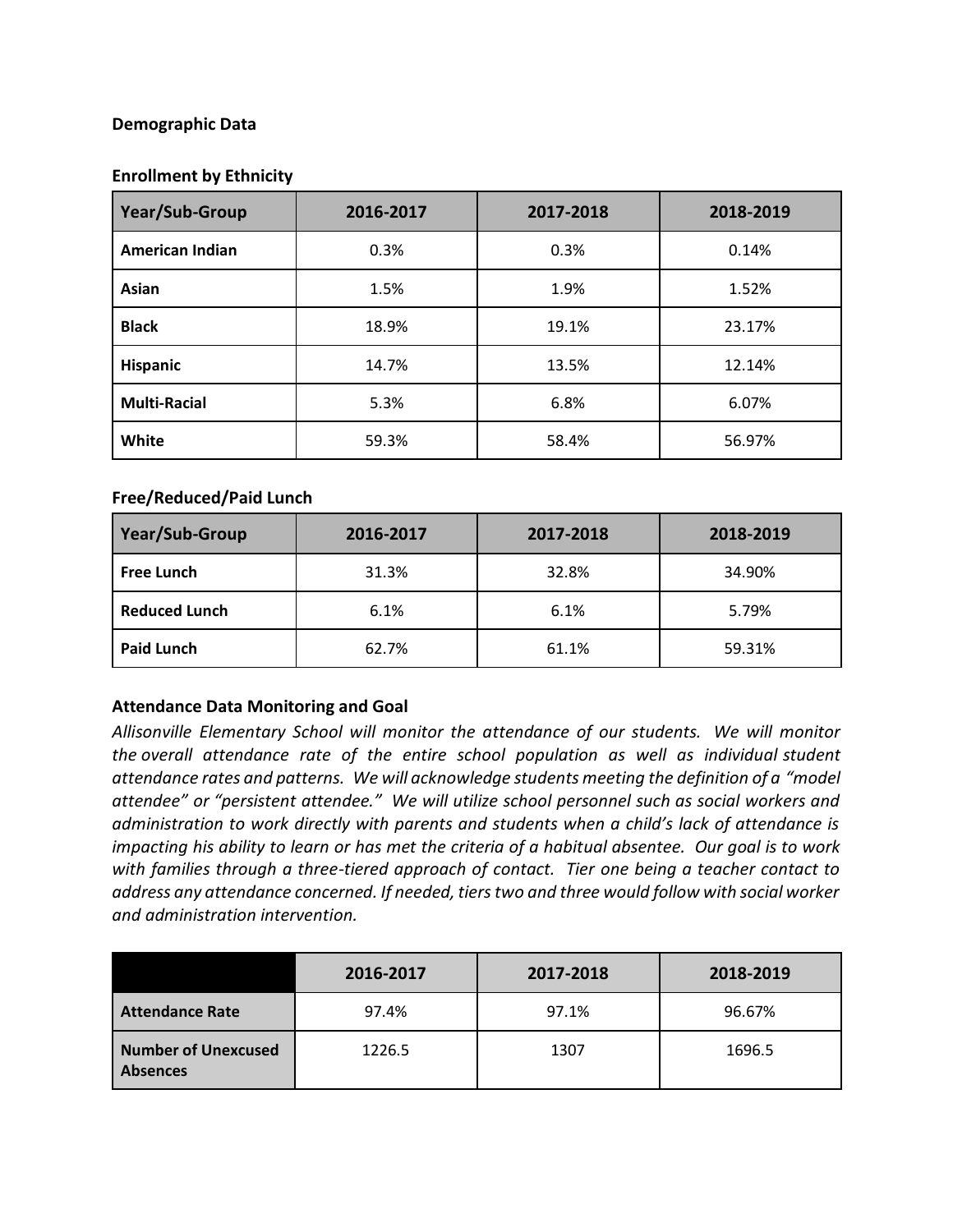|           |         |              |       | <b>Mathematics ISTEP+ Percent Pass</b><br>*IDOE Compass |       |        |             |     |     |
|-----------|---------|--------------|-------|---------------------------------------------------------|-------|--------|-------------|-----|-----|
|           |         |              |       |                                                         |       | Multi- |             |     |     |
|           | Overall | <b>Black</b> | Asian | <b>Hispanic</b>                                         | White | Racial | <b>SPED</b> | ell | F/R |
| 2018-2019 | 66%     | 37%          | ***   | 45%                                                     | 82%   | 55%    | 42%         | 28% | 43% |
| 2017-2018 | 71%     | 45%          | 88%   | 53%                                                     | 85%   | 64%    | 46%         | 41% | 53% |
| 2016-2017 | 68%     | 53%          | 80%   | 48%                                                     | 81%   | 67%    | 70%         | 70% | 70% |

# **3-Year Trend Data on Student Achievement by Subgroups**

|           |         |              |       | <b>ELA ISTEP+ Percent Pass</b> |       |        |             |     |     |
|-----------|---------|--------------|-------|--------------------------------|-------|--------|-------------|-----|-----|
|           |         |              |       | *IDOE Compass                  |       |        |             |     |     |
|           |         |              |       |                                |       | Multi- |             |     |     |
|           | Overall | <b>Black</b> | Asian | <b>Hispanic</b>                | White | Racial | <b>SPED</b> | Ell | F/R |
| 2018-2019 | 59%     | 34%          | ***   | 36%                            | 73%   | 65%    | 36%         | 23% | 37% |
| 2017-2018 | 75%     | 48%          | 88%   | 59%                            | 88%   | 77%    | 44%         | 43% | 58% |
| 2016-2017 | 77%     | 64%          | 80%   | 65%                            | 84%   | 67%    | 76%         | 76% | 76% |

# <span id="page-5-0"></span>**Comprehensive Needs Assessment Summary**

| <b>Area of Review</b>                | <b>Summary of Strengths</b><br>What were the identified<br>strengths?                                                                                  | <b>Summary of Needs</b><br>What were the identified<br>needs?                                                           | <b>Priorities</b><br>What are the<br>priorities for your<br>school?                                                                        |
|--------------------------------------|--------------------------------------------------------------------------------------------------------------------------------------------------------|-------------------------------------------------------------------------------------------------------------------------|--------------------------------------------------------------------------------------------------------------------------------------------|
| <b>Demographics</b>                  | Due to redistricting, our population<br>is changing, making our school<br>more diverse. Our staff continues<br>to represent the student<br>population. | Ensuring that we are able<br>to provide our families with<br>the necessary support for<br>all students to be successful | Continue to be<br>invitational to all<br>families and provide<br>needed support to<br>families at Allisonville                             |
| <b>Attendance</b>                    | Overall strong attendance rate.                                                                                                                        | Targeting students with<br>consistent tardies and<br>absences                                                           | Contact families in a<br>variety of ways to<br>address chronic<br>attendance issues                                                        |
| <b>Student</b><br>Achievement        | Our ELL population continues to<br>make great growth.                                                                                                  | Continue to focus on<br>proficiency and growth in<br>literacy for all grades.                                           | Provide targeted<br>literacy PD in<br>alignment with the<br>new textbook<br>adoption materials for<br>teachers to support all<br>learners. |
| <b>School Culture</b><br>and Climate | Teachers create intentional<br>relationships with students to help                                                                                     | Continue to work on<br>reaching all learners by                                                                         | Utilize strategies to<br>meet the needs of all                                                                                             |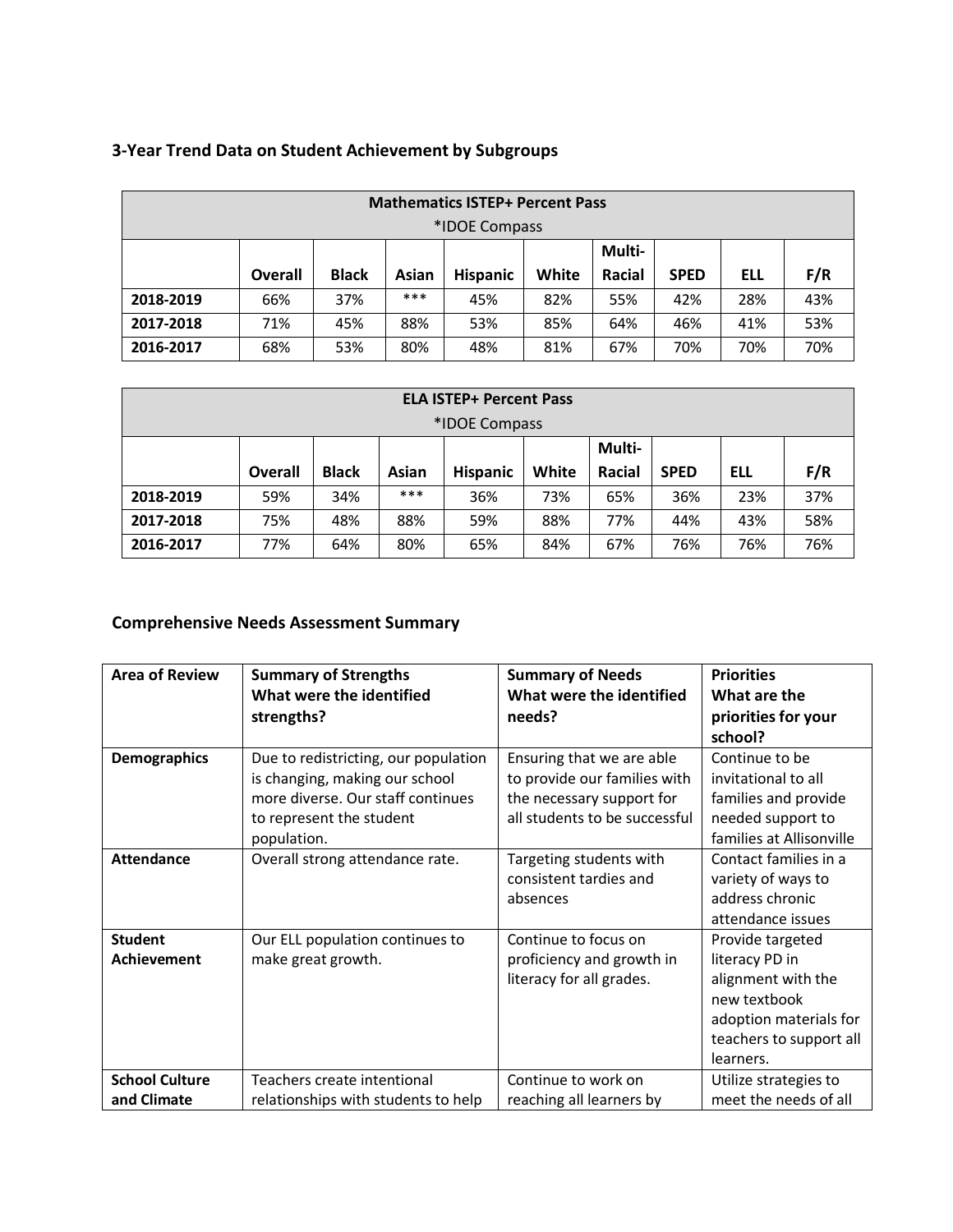|                                                             | achieve optimal academic and<br>social success. Work with being<br>Culturally Responsive has given<br>teachers tools to strengthen these<br>relationships and academic lessons<br>in the classroom to meet the needs<br>of all learners. Schoolwide and<br>classroom level expectations have<br>been developed and are taught and<br>revisited regularly.                 | using strategies to restore<br>relationships and support<br>academic growth in the<br>classroom.                                                                                                                                                | learners across all<br>school settings,<br>encompassing all staff<br>members and<br>locations.                        |
|-------------------------------------------------------------|---------------------------------------------------------------------------------------------------------------------------------------------------------------------------------------------------------------------------------------------------------------------------------------------------------------------------------------------------------------------------|-------------------------------------------------------------------------------------------------------------------------------------------------------------------------------------------------------------------------------------------------|-----------------------------------------------------------------------------------------------------------------------|
| <b>Staff</b><br><b>Quality/Professio</b><br>nal Development | Diverse staff that is relationship-<br>driven, caring, and positive with<br>students, families, and colleagues.<br><b>Intentional Professional</b><br>Development is delivered by<br>coaches and teachers to the staff<br>on an ongoing basis. Team<br>collaboration and reflection occur<br>on a regular basis within grade<br>levels and by the PLC Leadership<br>Team. | Staff development for all<br>teachers on district math<br>and literacy curriculum.<br>PD for all teachers on the<br>Enhanced PYP focusing on<br>student agency, monitoring<br>and documenting success<br>criteria, and student goal<br>setting. | Staff development on<br>newly adopted<br>literacy curriculum.                                                         |
| Curriculum,<br>Instruction,<br><b>Assessment</b>            | Staff collaboration in planning<br>transdisciplinary curriculum and<br>conceptual learning.                                                                                                                                                                                                                                                                               | Continue to work with<br>teachers on math workshop<br>framework to enhance<br>Investigations Curriculum.<br>Support teachers as they<br>implement the literacy<br>adoption.                                                                     | Implement the<br>structure of Readers<br>Workshop with<br>fidelity.                                                   |
| <b>Family and</b><br>Community<br>Involvement               | High parent and community<br>involvement, increased ENL family<br>involvement                                                                                                                                                                                                                                                                                             | Ensuring communication to<br>all families through<br>multiple means                                                                                                                                                                             | Continue to increase<br>family and community<br>involvement.                                                          |
| <b>Technology</b>                                           | Majority of teachers utilize<br>computers and ipads in their<br>classroom to facilitate learning on a<br>regular basis.                                                                                                                                                                                                                                                   | Continue to strengthen<br>classroom use of district<br>supported programs such<br>as Lexia, Dreambox, and<br>Canvas.                                                                                                                            | Continue staff<br>development on use<br>of technology as we<br>implement a 1:1<br>status in Grades 2-5<br>classrooms. |

### <span id="page-6-0"></span>**Priority Goal Summary and Decision Making Process**

The following is a summary of the goals encompassed in this plan for the 2020-21 school year. The details of each goal are available in the next section.

|  | <b>Priority # Goal Statement</b> |
|--|----------------------------------|
|--|----------------------------------|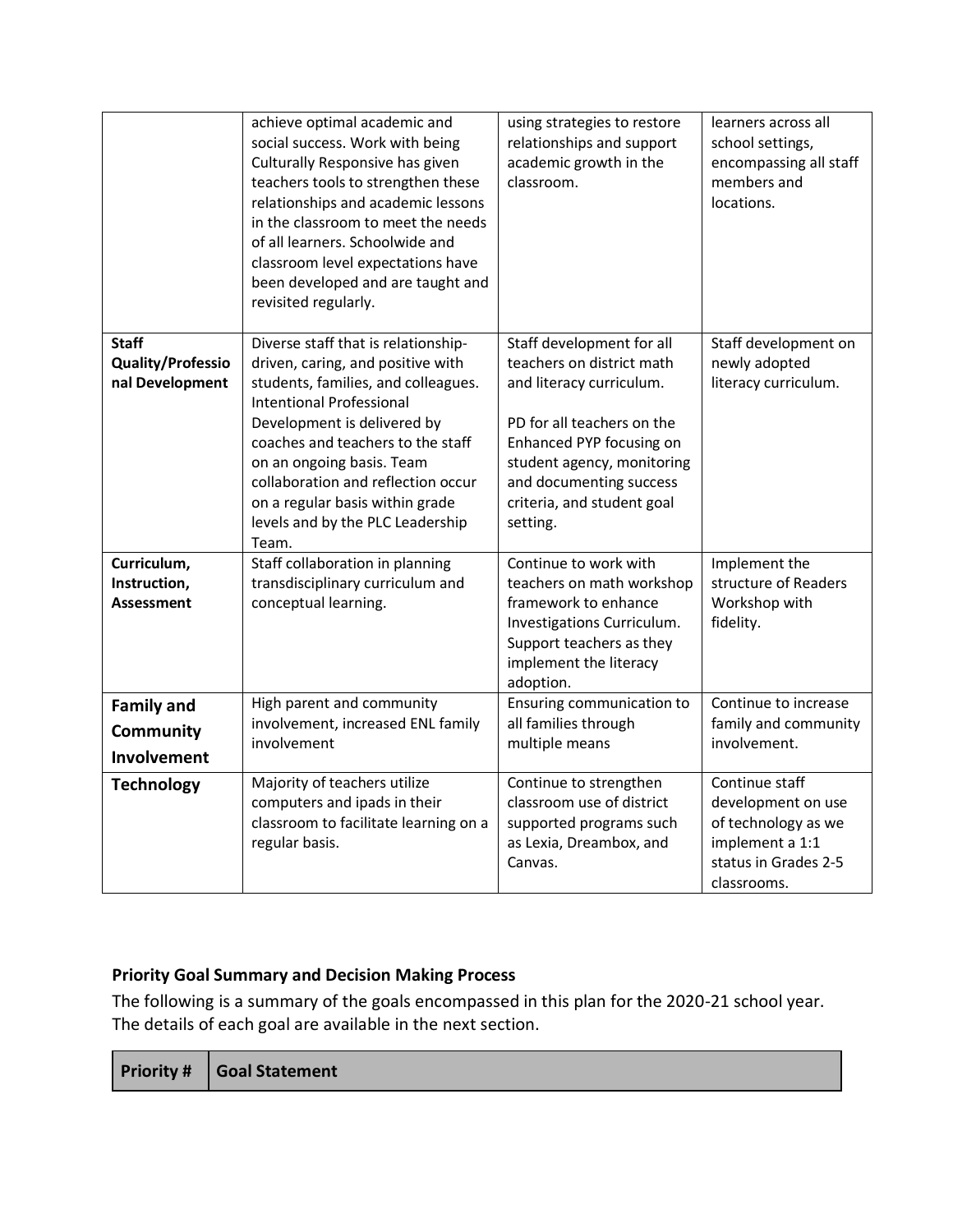| 1 | Priority 1 Equitable Achievement - Provide an equitable educational<br>environment that inspires and empowers all students to increase their<br>academic success as well as their social and emotional learning.      |
|---|-----------------------------------------------------------------------------------------------------------------------------------------------------------------------------------------------------------------------|
|   | Goal 1A: Improve academic growth for all subgroups and reduce the<br>achievement gap for students of color in literacy                                                                                                |
|   | Literacy: Improve academic proficiency for all subgroups, Asian - 1%, Black -<br>2%, Hispanic - 2%, White - 1%, Multi-Racial 1%, SPED - 2%, ELL - 2%, F/R -<br>$2\%$                                                  |
|   | Goal 1B: Improve academic growth for all subgroups and reduce the<br>achievement gap for students of color in math                                                                                                    |
|   | Math: Improve academic proficiency for all subgroups, Asian - 1%, Black - 2%,<br>Hispanic - 2%, White - 1%, Multi-Racial 1%, SPED - 2%, ELL - 2%, F/R - 2%                                                            |
|   | Goal 1C: Decrease behavior disruptive to the learning as measured by office<br>referrals in the areas of continuous class disruption, disrespect, and refusal to<br>comply.                                           |
|   | Discipline: Students will reduce disruptive behaviors to the learning<br>environment as measured by office referrals for continued classroom<br>disruption, disrespect, and refusal to comply by 30%.                 |
| 2 | Priority 2 - Hiring & Retention of a High Quality & Diverse Staff - Advance a<br>District culture that values and affirms diversity                                                                                   |
|   | Goal 2A: Pursue and implement strategies to hire faculty who better represent<br>the community that we serve.                                                                                                         |
| 3 | <b>Priority 3 - Partnerships - Strengthen our partnership with students, families</b><br>and community stakeholders to achieve our mission of academic success for<br>all students.                                   |
|   | Goal 3 A: AV will analyze family engagement feedback to determine areas of<br>improvement by increasing the total level of parent and family participation in<br>school programming as measured by the parent survey. |

### **Cultural Competency**

In order to improve the cultural competency of its teachers, administrators, staff, parents, and students, Allisonville Elementary School will focus on the following three areas: discipline, cultural responsivity, and response to instruction and intervention. Culturally appropriate instructional and behavioral strategies will be identified and monthly professional development will be provided to staff accordingly.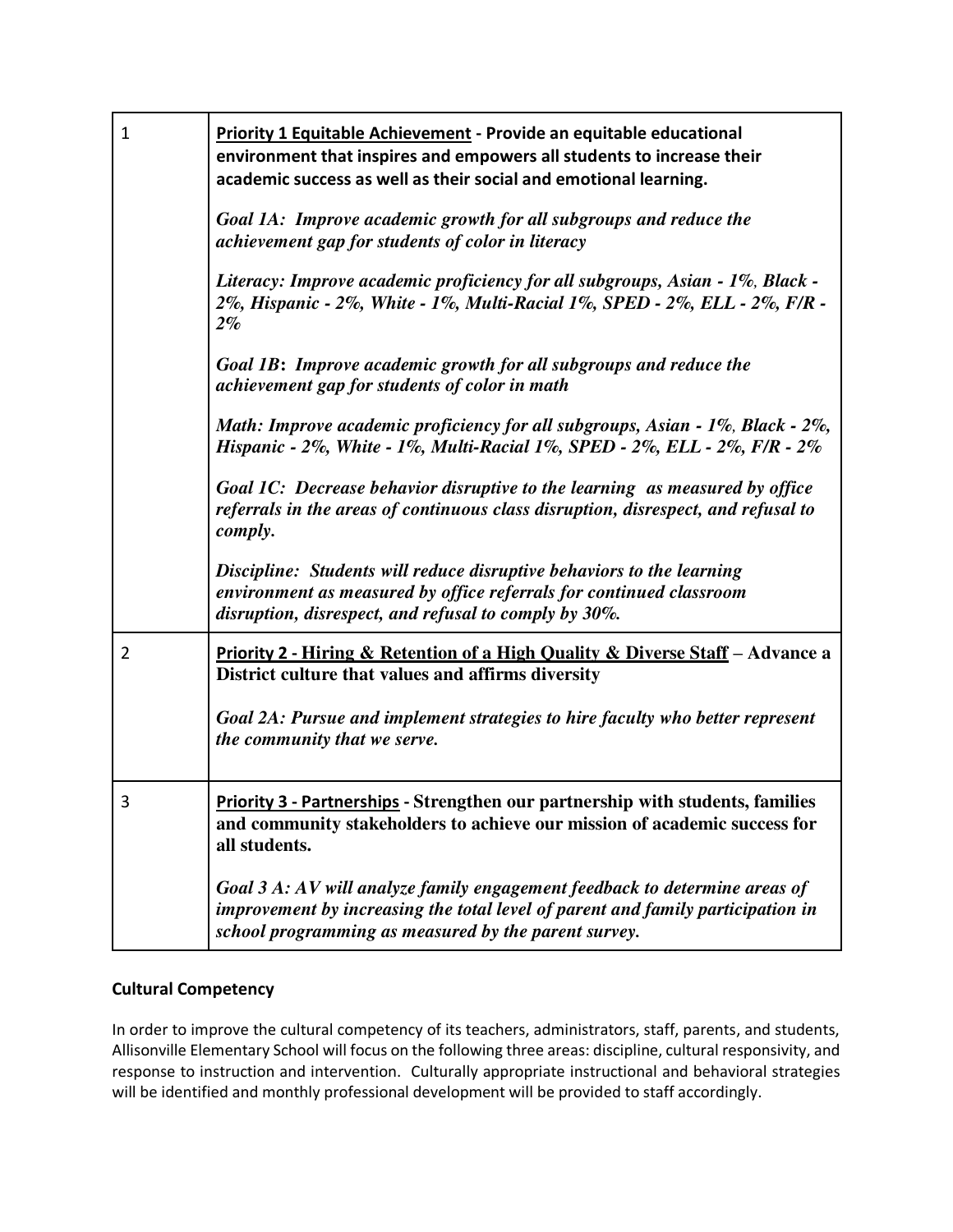#### **Decision Making Process**

The decision making process at Allisonville is based on a shared leadership model. Committees throughout the building have opportunities to provide input and feedback on aspects concerning the school. Administration is a part of the conversation and takes all ideas into consideration upon making final decisions. Allisonville's committees include the School Improvement Committee, Positive Behavior Support (PBS) Team, Tier 2 Behavior Team, International Baccalaureate (IB) Core Team, Response to Instruction and Intervention (RtII) Team, SERT Team, Social Committee and Professional Learning Communities (PLC).

The administration meets monthly with all teams to gather information concerning the school and examine school-wide data. PLC leaders (a representative from each grade level, special areas, and school interventionists) form the school's Leadership Team. The Leadership Team meets regularly to set goals and discuss what will occur during grade-level PLC meetings. The PLC leaders then meet with their teams for grade-level PLC data driven monthly team planning. The teams discuss progress students are making in academics and behavior. Grade level teams work with special education teachers, specials teachers and interventionists discussing areas of strength and need as well as to share strategies to help students based on assessments. The discussion includes strategies to be used during core instruction, small group instruction, differentiation in the core and small group, and additional conferring opportunities. This year, the leadership team noted that students are growing, in small group Literacy instruction and focused station work. We want to keep our focus on continuing to grow readers through developing reading comprehension and vocabulary. Mathematical focus will continue to be on problem solving and math fact fluency while continuing to use our Investigations series.

### <span id="page-8-0"></span>**Equitable Achievement Goal 1A**

*By 2024-2025, AV will improve academic proficiency for all subgroups, Asian - 1%, Black - 2%, Hispanic - 2%, White - 1%, Multi-Racial 1%, SPED - 2%, ELL - 2% as measured by NWEA Reading Proficiency.* 

|                     |       |              |                 |       | Multi- |             |            |
|---------------------|-------|--------------|-----------------|-------|--------|-------------|------------|
| <b>Allisonville</b> | Asian | <b>Black</b> | <b>Hispanic</b> | White | Racial | <b>SPED</b> | <b>ELL</b> |
| Baseline (2018-     |       |              |                 |       |        |             |            |
| $ 19\rangle$        | 70%   | 54%          | 63%             | 87%   | 81%    | 56%         | 50%        |
| 2020-21             | 71%   | 56%          | 65%             | 88%   | 82%    | 58%         | 52%        |
| 2021-22             | 72%   | 58%          | 67%             | 89%   | 83%    | 60%         | 54%        |
| 2022-23             | 73%   | 60%          | 69%             | 90%   | 84%    | 62%         | 56%        |
| 2023-24             | 74%   | 62%          | 71%             | 91%   | 85%    | 64%         | 58%        |
| 2024-25             | 75%   | 64%          | 73%             | 92%   | 86%    | 66%         | 60%        |

### **Strategies**

**Goal 1: School Action Plan for the 2020-2021 School Year (Title Component 2, 4, and 9)** 

**Strategy:** Students will apply word knowledge and inferring skills to reading and writing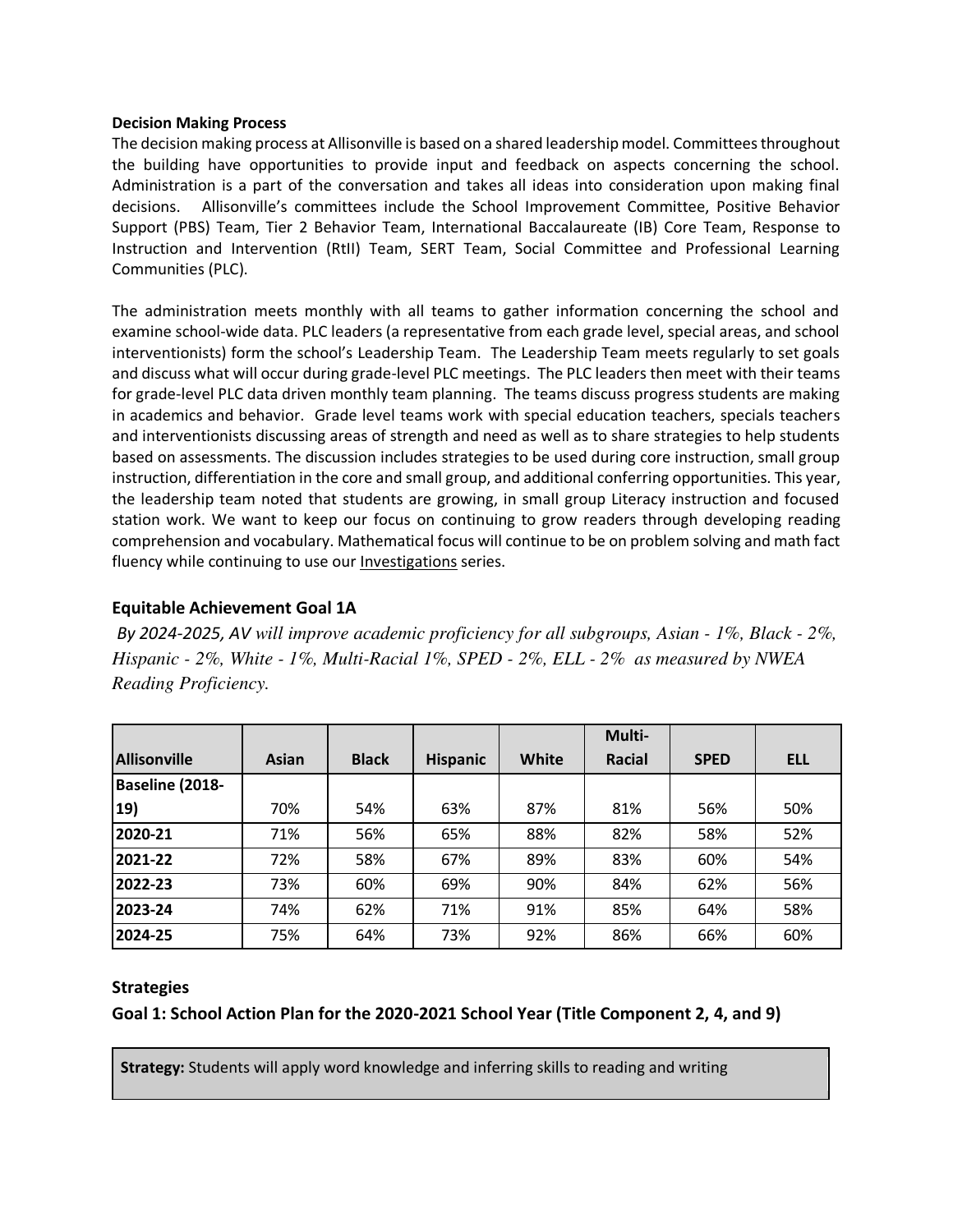| Strategy Goal: 100% of teachers will analyze literacy assessments to<br>determine and guide phonics and word instruction while<br>incorporating culturally responsive teaching strategies.                                                                            | <b>Evidence</b><br>Sample running records<br><b>MSV</b> analysis<br>Word inventory<br>assessments<br><b>NWEA</b>                                                                                                                                                                                                    |                                                                   |
|-----------------------------------------------------------------------------------------------------------------------------------------------------------------------------------------------------------------------------------------------------------------------|---------------------------------------------------------------------------------------------------------------------------------------------------------------------------------------------------------------------------------------------------------------------------------------------------------------------|-------------------------------------------------------------------|
| <b>Action Steps</b>                                                                                                                                                                                                                                                   | <b>Required Resources/PD</b>                                                                                                                                                                                                                                                                                        | <b>Timeline</b>                                                   |
| Teachers will utilize culturally responsive,<br>SIOP, inquiry teaching strategies and word<br>study principles and assessments within<br>the literacy curriculum.                                                                                                     | Units of Study in Phonics,<br>grades K-2<br><b>Fountas and Pinnell</b><br>Phonics, Spelling and Word<br>Study System, grades 3-5<br>PD using supplemental<br>phonics resources at staff,<br>planning and individual<br>meetings<br>PYP-Language Scope and<br>Sequence Document                                      | August 2020 - May 2021                                            |
| Teachers will continue to effectively<br>analyze miscues and reading behaviors<br>and use that data to purposefully plan for<br>Shared Reading, Interactive Writing,<br>reading and phonics minilessons, small<br>group and individual instruction.                   | Miscue Analysis utilizing<br><b>MSV</b><br>Guide for Observing and<br><b>Noting Oral Reading</b><br><b>Behaviors</b><br>PD on PYP: From Principles<br>into Practice -<br>Assessment/Monitoring<br>and Documenting section<br>Units of Study in Reading<br>and Phonics<br>The Next Step Forward by<br>Jan Richardson | August 2020<br>October 2020<br>December 2020<br><b>March 2021</b> |
| Teachers will incorporate effective<br>prompting in small groups and<br>individualized instruction to address<br>specific needs based on data analysis and<br>observations. Teachers will identify,<br>monitor and document success criteria to<br>accelerate growth. | PD to study and determine<br>success criteria<br>PLC to share monitoring<br>and ways to document<br>criteria looking at reading<br>behaviors evolving across<br>levels                                                                                                                                              | September 2020-May 2021                                           |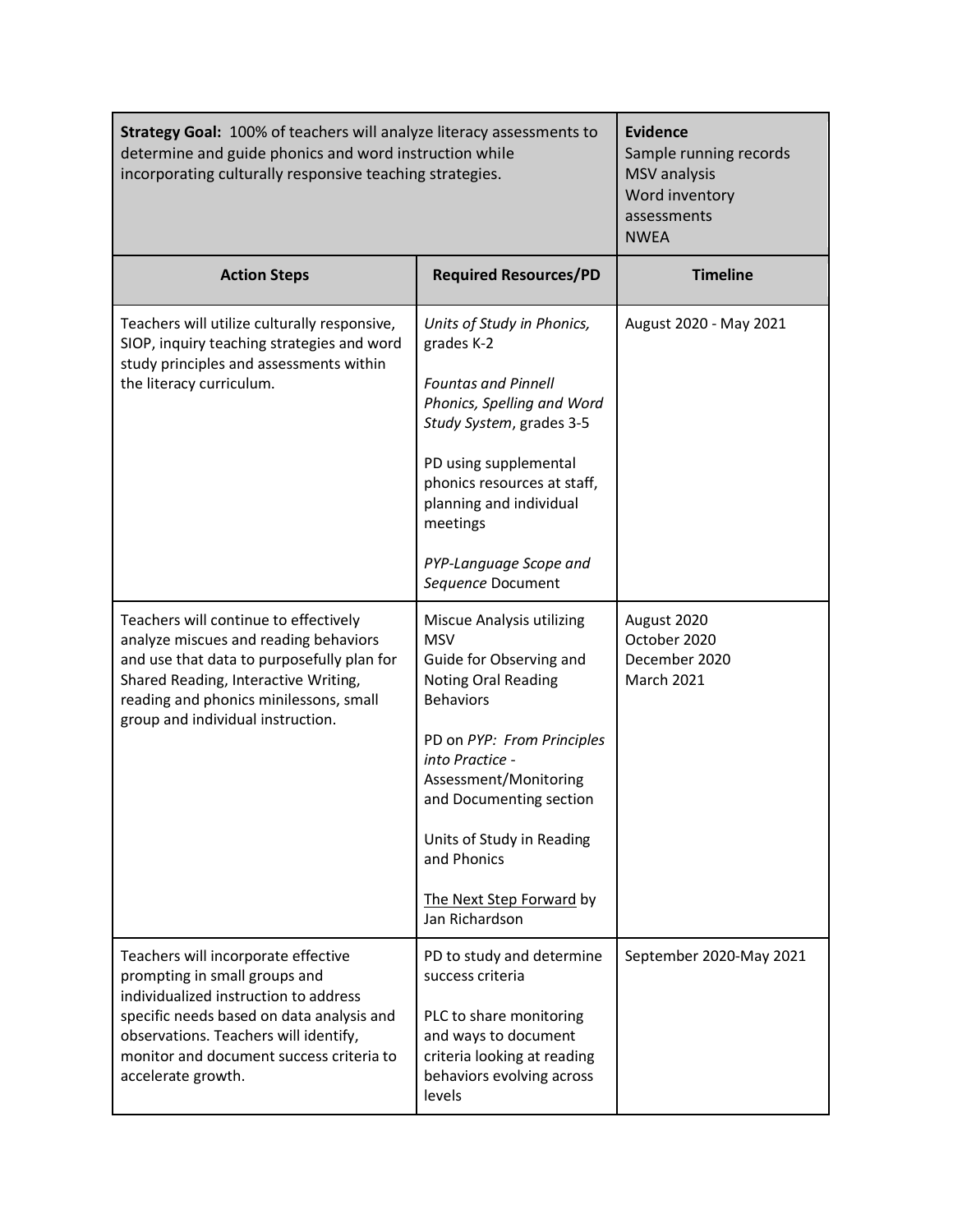|                                                                                                                                                                                                                                                          | Guide for Observing and<br><b>Noting Oral Reading</b><br><b>Behaviors</b><br>Benchmark test scores<br>Observation forms<br>PD on PYP: From Principles<br>into Practice -<br>Assessment/Monitoring<br>and Documenting section |                         |
|----------------------------------------------------------------------------------------------------------------------------------------------------------------------------------------------------------------------------------------------------------|------------------------------------------------------------------------------------------------------------------------------------------------------------------------------------------------------------------------------|-------------------------|
| Coach will facilitate Learning Walks, Lab<br>Classrooms and supporting PD experiences<br>to deepen understanding of how to best<br>apply word assessment analysis to<br>classroom instruction.                                                           | Learning Walk Prompting<br>Guide<br>Lab Classroom Study Guide                                                                                                                                                                | October 2020 - May 2021 |
| Strategy Goal: 100% of teachers will analyze literacy assessments to<br>determine and guide comprehension instruction, specifically in the<br>area of 'beyond the text' and inferring, while incorporating culturally<br>responsive teaching strategies. | <b>Evidence</b><br><b>Running Record-</b><br>Comprehension rubric<br>analysis<br>Pre/Post Units of Study<br><b>Benchmark Assessments</b><br><b>NWEA</b>                                                                      |                         |
| <b>Action Steps</b>                                                                                                                                                                                                                                      | <b>Required Resources/PD</b>                                                                                                                                                                                                 | <b>Timeline</b>         |
| Teachers will utilize culturally responsive,<br>SIOP, and inquiry teaching strategies                                                                                                                                                                    | Units of Study for Teaching<br>Reading, grades K-5                                                                                                                                                                           | August 2020 - May 2021  |
| within the literacy curriculum when<br>focusing on making inferences and<br>academic vocabulary to improve<br>comprehension.                                                                                                                             | PYP: From Principles into<br>Practice - Inquiry section                                                                                                                                                                      |                         |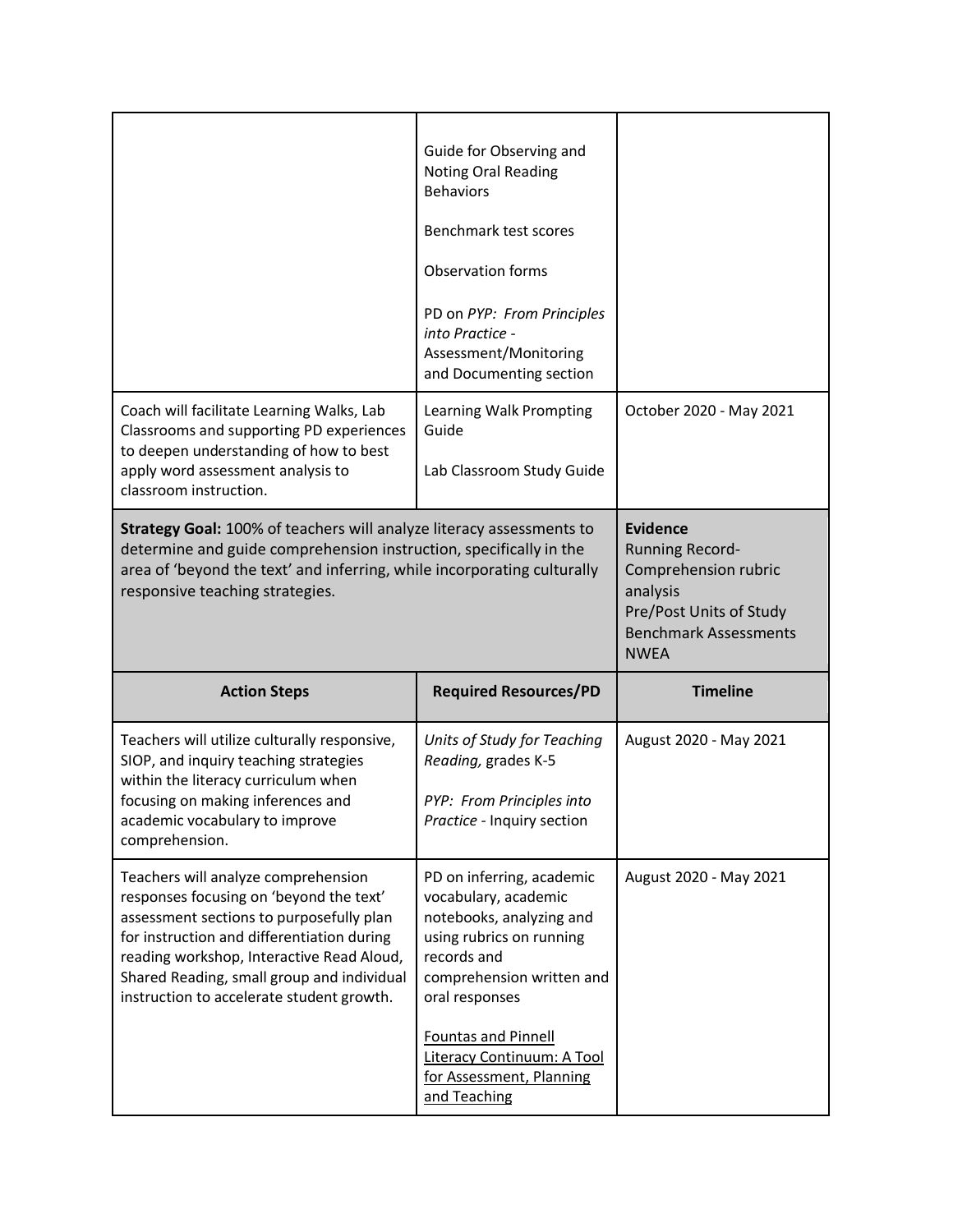| Teachers will 'Thin Slice' pre and post<br>comprehension assessments and analyze<br>Learning Progressions to determine<br>instructional teaching points. Students will<br>utilize individual results to set personal<br>reading goals | PD and collaboration on<br>utilizing 'Thin Slicing'<br>analysis technique during<br><b>PLC</b> meetings<br>Units of Study Learning<br>Progressions to plan for<br>instruction and student<br>reflection on growth and<br>goal-making<br><b>PYP</b> from Principles into<br>Practice - Agency section | August 2020<br>October 2020<br>December 2020<br><b>March 2021</b> |
|---------------------------------------------------------------------------------------------------------------------------------------------------------------------------------------------------------------------------------------|------------------------------------------------------------------------------------------------------------------------------------------------------------------------------------------------------------------------------------------------------------------------------------------------------|-------------------------------------------------------------------|
| Teachers will participate in Learning Walks<br>and Lab Classrooms to observe Interactive<br>Read Alouds and whole/small group<br>application of purposefully planned<br>inferring instruction                                         | Learning Walk Prompting<br>Guide<br>Lab Classroom Study Guide                                                                                                                                                                                                                                        | October 2020 - May 2021                                           |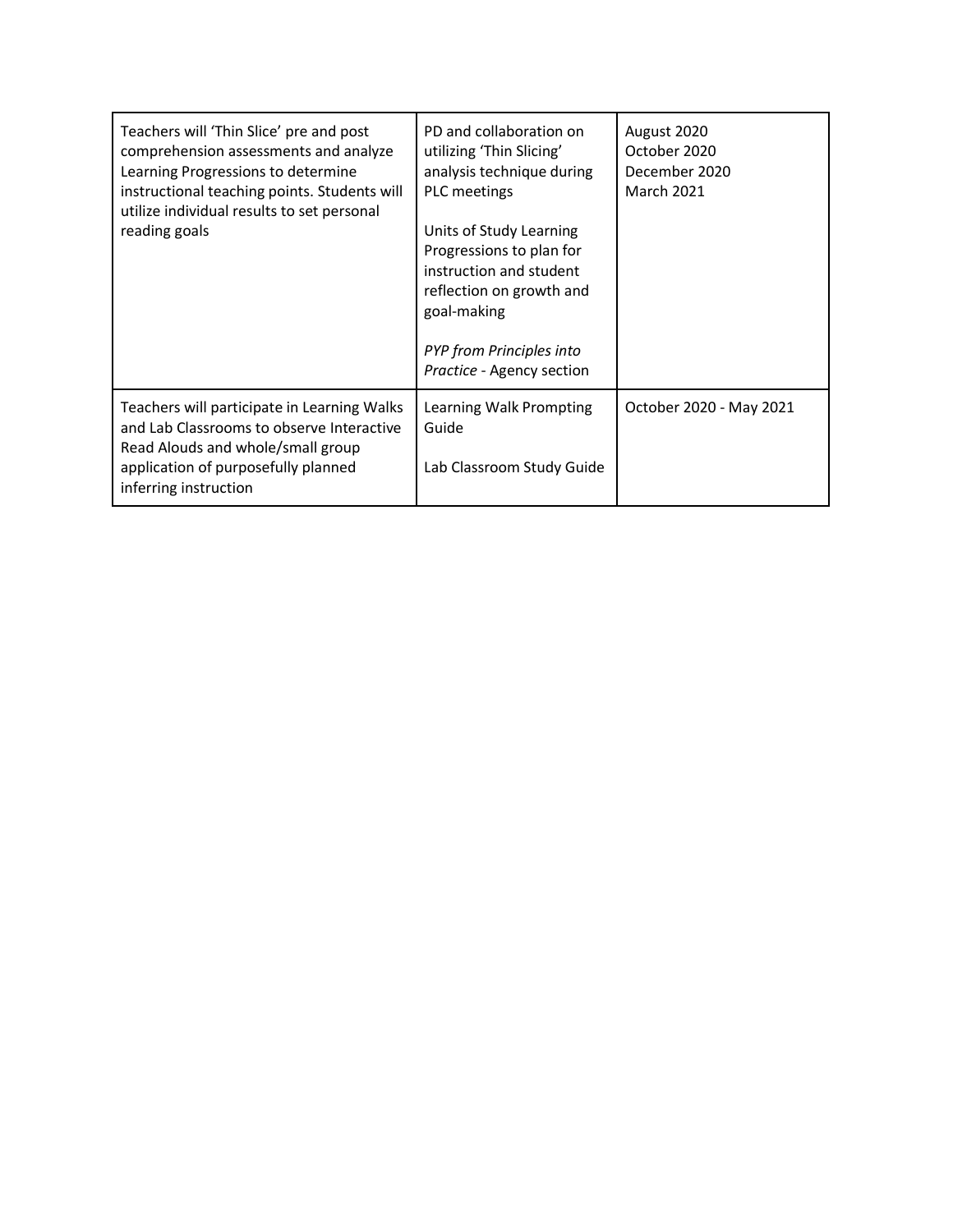# Evidence-Based Interventions for Focus Area - E/LA

Describe the evidence-based intervention(s) that the school has identified to address the key findings and root causes for this focus area that are not sufficiently addressed by strategies from the core components:

#### **Lexia**

Lexia® Core5® Reading supports educators in providing differentiated literacy instruction for students of all abilities in grades pre-K–5. Lexia's research-proven program provides explicit, systematic, personalized learning in the six areas of reading instruction, targeting skill gaps as they emerge, and providing teachers with the data and student-specific resources they need for individual or smallgroup instruction.

<https://www.lexialearning.com/resources/research/validity-IN-iread-3-Core5>

<https://www.lexialearning.com/resources/research/lexia-core5-reading-and-wisconsin-forward-ela>

[https://www.lexialearning.com/resources/research/lexia-core5-reading-progress-report-half-ye](https://www.lexialearning.com/resources/research/lexia-core5-reading-progress-report-half-year-results-risk-students-grades-k-5)[ar](https://www.lexialearning.com/resources/research/lexia-core5-reading-progress-report-half-year-results-risk-students-grades-k-5)[results-risk-students-grades-k-5](https://www.lexialearning.com/resources/research/lexia-core5-reading-progress-report-half-year-results-risk-students-grades-k-5)

#### **Professional Learning Communities**

An ongoing process in which educators work collaboratively in recurring cycles of collective inquiry and action research to achieve better results for the students they serve. Professional learning communities operate under the assumption that the key to improved learning for students is continuous job-embedded learning for educators.

<https://link.springer.com/article/10.1007/s10833-006-0001-8>

<https://eric.ed.gov/?id=ED410659>

<https://eric.ed.gov/?id=ED410659>

#### **Leveled Literacy Intervention**

The *Fountas & Pinnell Leveled Literacy Intervention* is a powerful, short-term intervention, that provides daily, intensive, small-group instruction, which supplements classroom literacy teaching. *LLI*  turns struggling readers into successful readers with engaging leveled books and fast-paced, systematically designed lessons.

<https://www.fountasandpinnell.com/resourcelibrary/resource?id=122>

<https://www.fountasandpinnell.com/resourcelibrary/resource?id=123>

<https://www.fountasandpinnell.com/resourcelibrary/resource?id=131>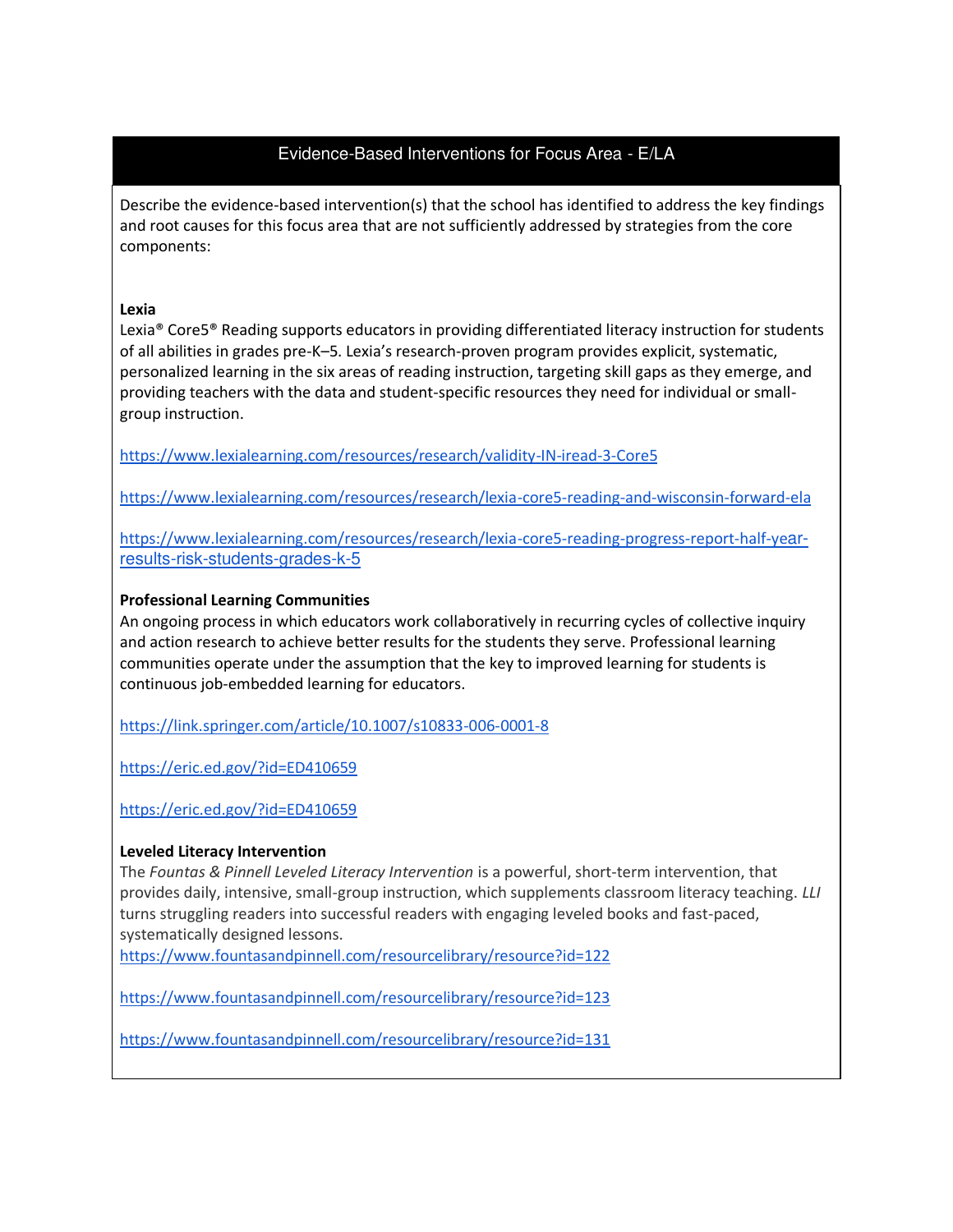### <span id="page-13-0"></span>**Equitable Achievement Goal 1B**

*By 2024-2025, AV will improve academic proficiency for all subgroups, Asian - 1%, Black - 2%, Hispanic - 2%, White - 1%, Multi-Racial 1%, SPED - 2%, ELL - 2% as measured by NWEA Math Proficiency.* 

|                     |       |              |                 |       | Multi- |             |            |
|---------------------|-------|--------------|-----------------|-------|--------|-------------|------------|
| <b>Allisonville</b> | Asian | <b>Black</b> | <b>Hispanic</b> | White | Racial | <b>SPED</b> | <b>ELL</b> |
| Baseline (2018-     |       |              |                 |       |        |             |            |
| 19)                 | 90%   | 52%          | 60%             | 87%   | 77%    | 58%         | 50%        |
| 2020-21             | 91%   | 54%          | 62%             | 88%   | 78%    | 60%         | 52%        |
| 2021-22             | 92%   | 56%          | 64%             | 89%   | 79%    | 62%         | 54%        |
| 2022-23             | 93%   | 58%          | 66%             | 90%   | 80%    | 64%         | 56%        |
| 2023-24             | 94%   | 60%          | 68%             | 91%   | 81%    | 66%         | 58%        |
| 2024-25             | 95%   | 62%          | 70%             | 92%   | 82%    | 68%         | 60%        |

### **Strategies**

### **Goal #2: School Action Plan for the 2020-2021 School Year (Title Component 2, 4, and 9)**

| Key Strategy: Increasing Student Number Sense through Discourse and Problem Solving                                                                                                                                                                          |                                                                                                                                                                           |                                |  |  |  |
|--------------------------------------------------------------------------------------------------------------------------------------------------------------------------------------------------------------------------------------------------------------|---------------------------------------------------------------------------------------------------------------------------------------------------------------------------|--------------------------------|--|--|--|
| Key Strategy Goal: 100% of classroom teachers will implement and<br>facilitate math talk moves and culturally responsive teaching<br>strategies into the daily math block to improve and enhance student<br>discourse and increase Number Sense proficiency. | Evidence:<br>- Winter and Spring NWEA<br>scores<br>- Investigations<br>Assessments<br>- Classroom observation<br>tool<br>- Talk Moves 'Look For' Tool<br>- Learning Walks |                                |  |  |  |
| <b>Action Steps</b>                                                                                                                                                                                                                                          | <b>Required Resources/PD</b>                                                                                                                                              | <b>Timeline</b>                |  |  |  |
| District Math Coaches will create and<br>present a District Talk Moves Prompting<br>Guide to teachers for use during Number<br>Sense/Routine portion of Math Workshop<br>Model                                                                               | Investigations<br>Math Workshop by Jennifer<br>Lempp<br><b>Number Talks by Sherry</b><br>Parrish                                                                          | August 2020 - December<br>2020 |  |  |  |
| School Math Coach and PYP Coordinator<br>will compile and present PD on culturally                                                                                                                                                                           | Investigations                                                                                                                                                            | October 2020                   |  |  |  |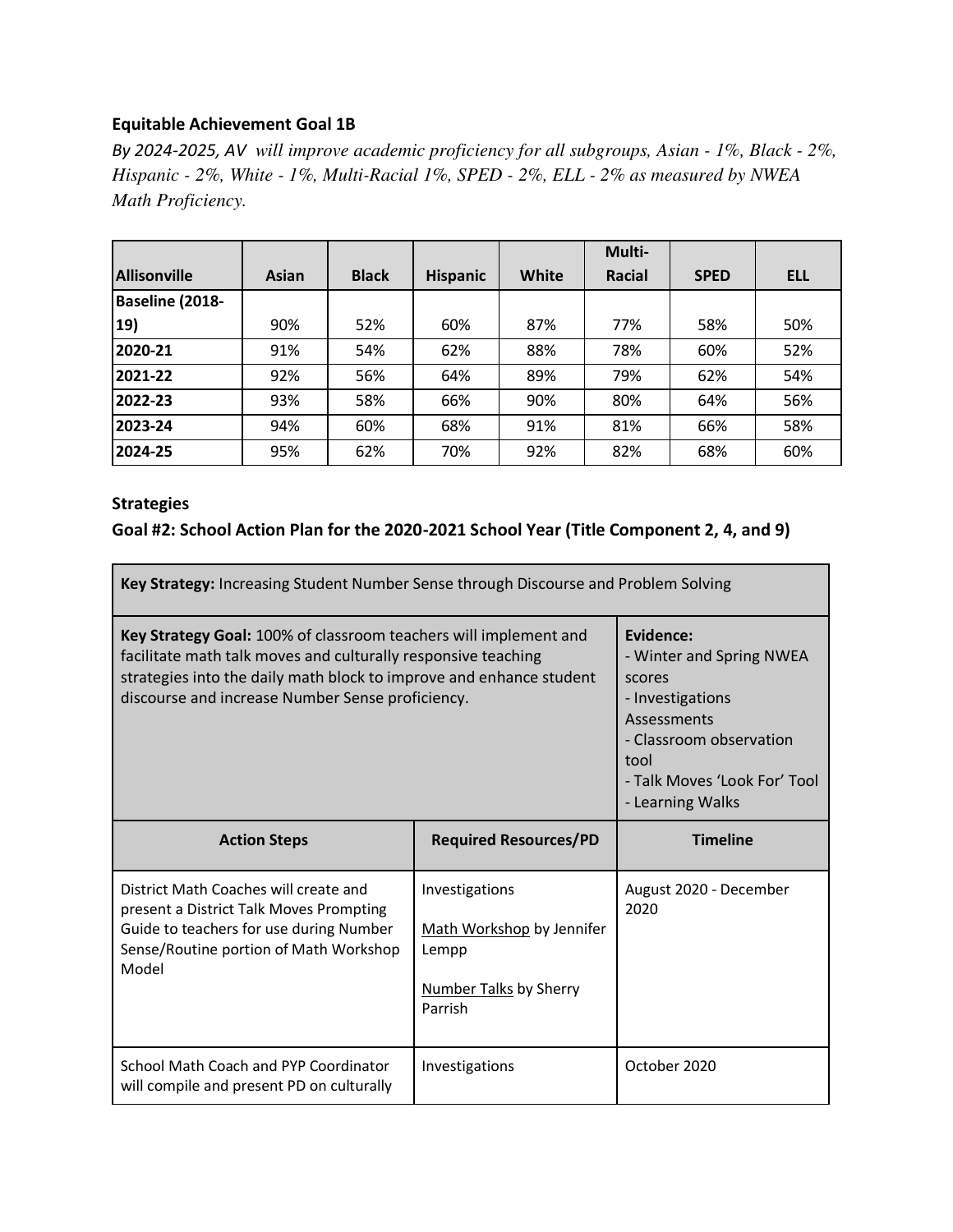| responsive teaching strategies to use in<br>the classroom to promote student<br>discourse.                                                                                                                                                                                                      | Math Workshop by Jennifer<br>Lempp<br><b>Number Talks by Sherry</b><br>Parrish              |                                                                                                                                                 |
|-------------------------------------------------------------------------------------------------------------------------------------------------------------------------------------------------------------------------------------------------------------------------------------------------|---------------------------------------------------------------------------------------------|-------------------------------------------------------------------------------------------------------------------------------------------------|
|                                                                                                                                                                                                                                                                                                 | PYP: From Principles into<br>Practice - Approaches to<br>Learning section                   |                                                                                                                                                 |
| Classroom Teachers, and building Math<br>Coach will create and utilize a student<br>discourse observational tool specific to<br>grade levels and individual classrooms to<br>assess student discourse. Teachers will                                                                            | Math Workshop by Jennifer<br>Lempp<br><b>Number Talks by Sherry</b><br>Parrish              | August 2020 - May 2021                                                                                                                          |
| analyze observational data to address                                                                                                                                                                                                                                                           | <b>Making Thinking Visible</b>                                                              |                                                                                                                                                 |
| underperforming quintiles using NWEA<br>and BOY/EOY assessment.                                                                                                                                                                                                                                 | PYP: From Principles into<br>Practice -<br>Assessment/Monitoring<br>and Documenting section |                                                                                                                                                 |
|                                                                                                                                                                                                                                                                                                 | <b>BOY/EOY Pearson</b><br>Assessment                                                        |                                                                                                                                                 |
| Teachers will participate in schoolwide<br>Learning Walks to observe and celebrate<br>student and teacher use of Discourse                                                                                                                                                                      | <b>District Created "Student</b><br>Discourse Look-For"                                     | January-March 2021                                                                                                                              |
| throughout the Math Block                                                                                                                                                                                                                                                                       | Learning Walk Prompting<br>Guide                                                            |                                                                                                                                                 |
| Key Strategy Goal: 100% of classroom teachers will implement and<br>facilitate the district problem solving model along with culturally<br>responsive teaching strategies into the daily math block to improve<br>and enhance student problem solving and increase Number Sense<br>proficiency. |                                                                                             | <b>Evidence</b><br>- Winter and Spring NWEA<br>scores<br>- Investigations<br>Assessments<br>- Classroom observation<br>tool<br>- Learning Walks |
| <b>Action Steps</b>                                                                                                                                                                                                                                                                             | <b>Required Resources/PD</b>                                                                | <b>Timeline</b>                                                                                                                                 |
| School Math Coach will present District<br>Problem Solving Model to all grade level<br>teachers                                                                                                                                                                                                 | Math Workshop by Jennifer<br>Lemp.                                                          | September 2020                                                                                                                                  |
|                                                                                                                                                                                                                                                                                                 | <b>District Problem Solving</b><br>Model                                                    |                                                                                                                                                 |
|                                                                                                                                                                                                                                                                                                 | PYP: From Principles into                                                                   |                                                                                                                                                 |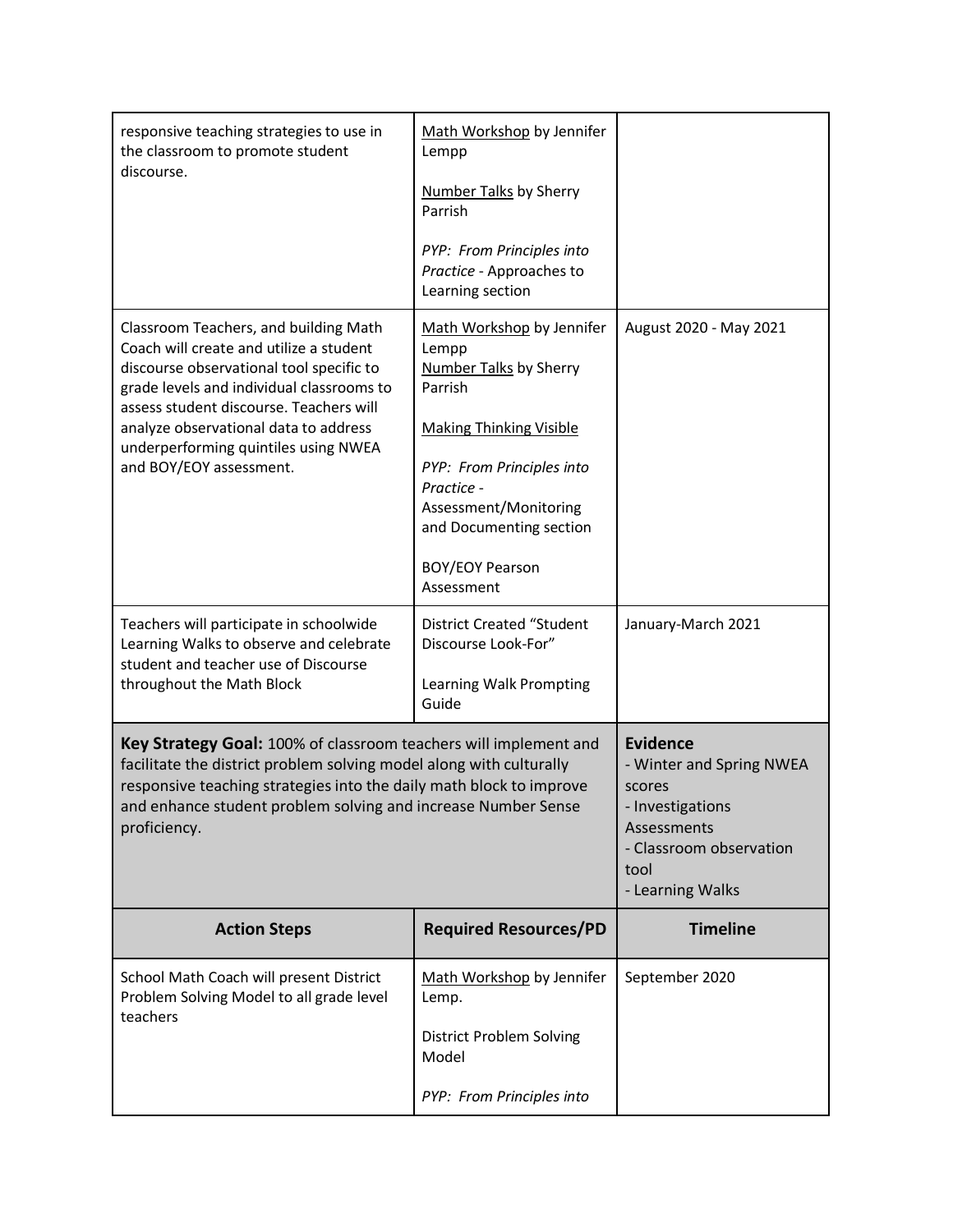|                                                                                                                                                                                                | Practice - Inquiry section<br>Investigations                                                                                                                                                            |                          |
|------------------------------------------------------------------------------------------------------------------------------------------------------------------------------------------------|---------------------------------------------------------------------------------------------------------------------------------------------------------------------------------------------------------|--------------------------|
| School Math Coach and PYP Coordinator<br>will compile and present PD on culturally<br>responsive teaching strategies to use in<br>the classroom to promote student student<br>problem solving. | <b>District Problem Solving</b><br>Model<br>Investigations<br>Math Workshop by Jennifer<br>Lempp<br><b>Number Talks by Sherry</b><br>Parrish<br>PYP: From Principles into<br>Practice - Inquiry section | October 2020             |
| Classroom Teachers, and building Math<br>Coach will continually analyze sample<br>problem solving data to address<br>underperforming quintiles NWEA and<br>BOY/EOY assessment.                 | <b>District Problem Solving</b><br>Model<br><b>BOY/EOY Pearson</b><br>Assessment                                                                                                                        | November 2020 - May 2021 |
| Classroom Teachers will participate in<br>schoolwide Learning Walks to observe and<br>celebrate student and teacher use of<br>problem solving strategies throughout the<br>Math Block          | District Problem Solving<br>Model<br>Learning Walk Prompting<br>Guide                                                                                                                                   | January-March 2021       |

### Evidence-Based Interventions for Focus Area - Math

Describe the evidence-based intervention(s) that the school has identified to address the key findings and root causes for this focus area that are not sufficiently addressed by strategies from the core components:

#### **Dreambox**

DreamBox continuously assesses students to present them with targeted lessons. Adaptive Learning™ technology tracks each student interaction and evaluates the strategies used to solve problems.

<https://files.eric.ed.gov/fulltext/ED544506.pdf>

http://www.dreambox.com/research

**Professional Learning Communities**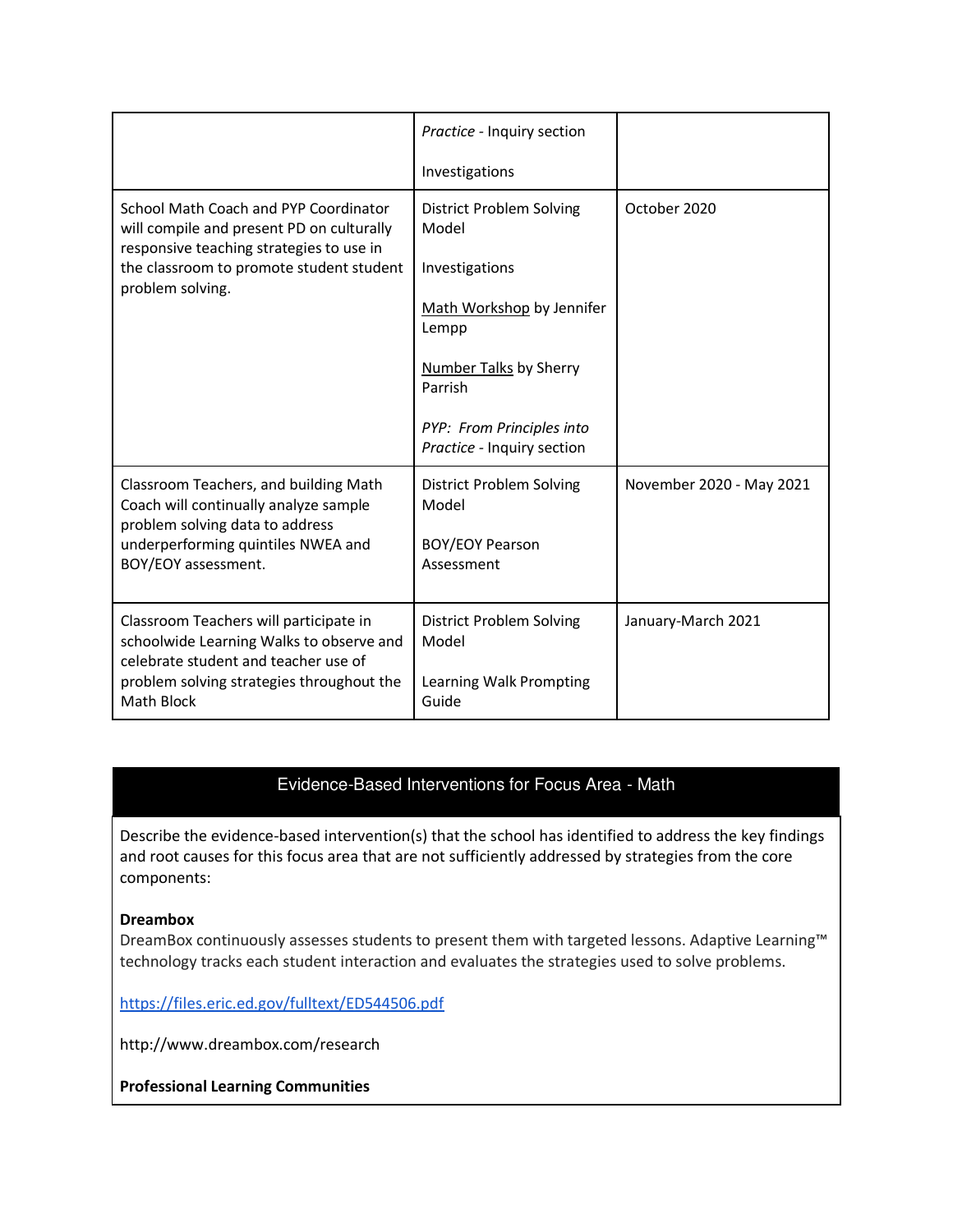An ongoing process in which educators work collaboratively in recurring cycles of collective inquiry and action research to achieve better results for the students they serve. Professional learning communities operate under the assumption that the key to improved learning for students is continuous job-embedded learning for educators.

<https://link.springer.com/article/10.1007/s10833-006-0001-8>

<https://eric.ed.gov/?id=ED410659>

<https://eric.ed.gov/?id=ED410659>

### <span id="page-16-0"></span>**Equitable Achievement Goal 1C**

*By 2024-25, AV will decrease behavior disruptive to the learning as measured by office referrals in the areas of continuous class disruption, disrespect, and refusal to comply.* 

|                     |              |              |                 |       | Multi-        |             |            |
|---------------------|--------------|--------------|-----------------|-------|---------------|-------------|------------|
| <b>Allisonville</b> | Asian        | <b>Black</b> | <b>Hispanic</b> | White | <b>Racial</b> | <b>SPED</b> | <b>ELL</b> |
| Baseline (2018-     |              |              |                 |       |               |             |            |
| 19)                 | 0            | 51           | $\mathfrak{p}$  | 26    | 4             | 21          |            |
| 2020-21             | 0            | 45           | 2               | 23    | 4             | 19          |            |
| 2021-22             |              | 43           | 2               | 22    | 3             | 18          |            |
| 2022-23             | 0            | 40           |                 | 20    | 3             | 17          |            |
| 2023-24             | 0            | 38           |                 | 19    | 3             | 16          |            |
| 2024-25             | <sup>0</sup> | 36           |                 | 18    | 3             | 15          |            |

#### **Strategies**

### **Goal #3: Action Plan for the 2020-2021 School Year (Title Component 2, 4, and 9)**

**Strategy:** Strengthen our Tier 1 Universal Implementation, Tier 2 Intervention Supports System and Tier 3 Intensive Intervention Supports.

| monitor them consistently, in addition to ensuring school wide<br><b>ODRs</b><br>expectation lesson plans are written to teach behaviors and that<br>booster lessons will be embedded throughout the year. We will<br>promptly identify students in need of Tier 2 and Tier 3 interventions<br>through the referral process and data review, and implement these<br>data | <b>Classroom Referrals</b><br>Monthly discipline data<br>Intervention monitoring |
|--------------------------------------------------------------------------------------------------------------------------------------------------------------------------------------------------------------------------------------------------------------------------------------------------------------------------------------------------------------------------|----------------------------------------------------------------------------------|
| interventions effectively while using a systematic approach.                                                                                                                                                                                                                                                                                                             |                                                                                  |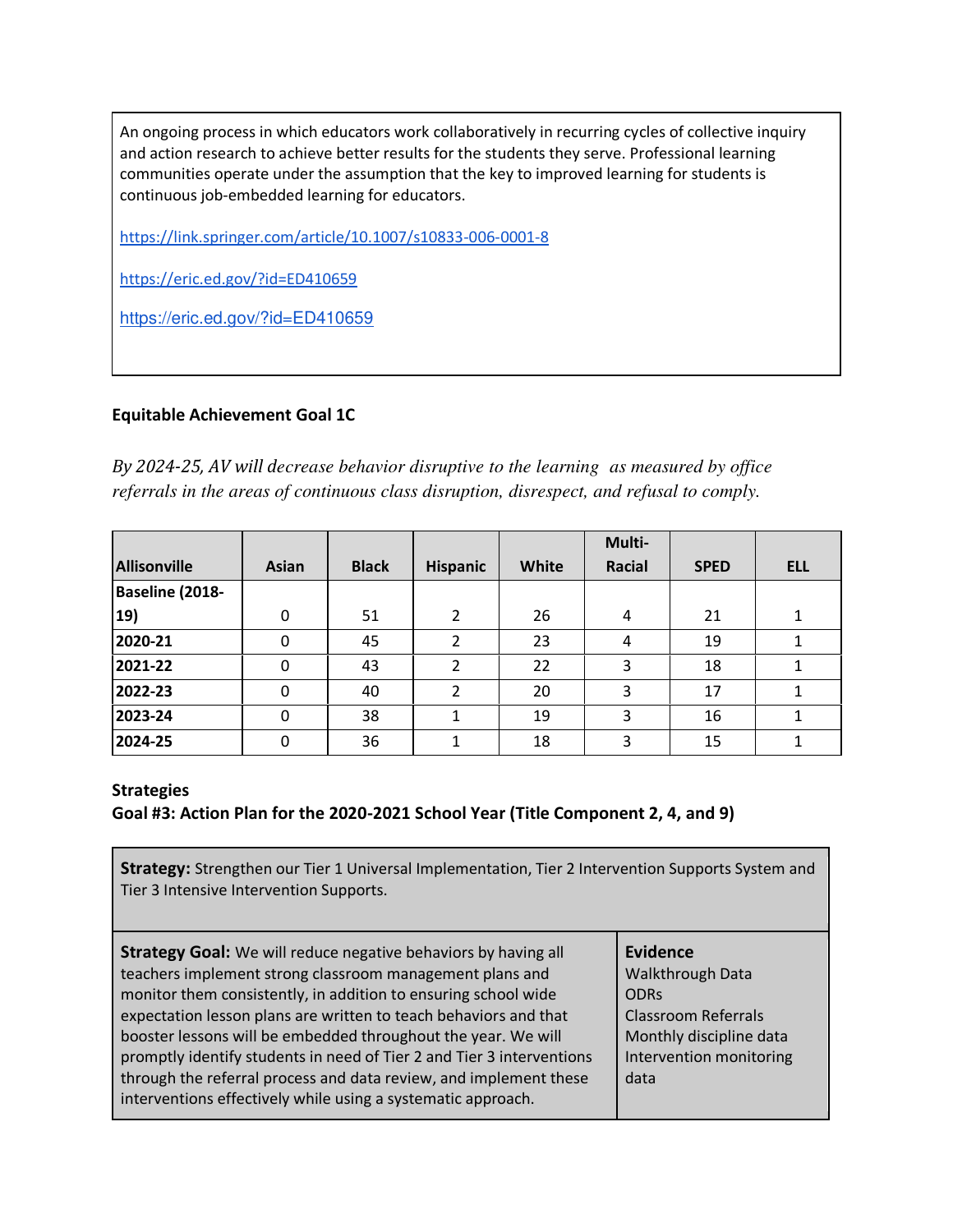| <b>Action Steps</b>                                                                                                                                                                                                                                                                                                                                                                                                         | <b>Required Resources/PD</b>                                                                                                                                   | <b>Timeline</b>                                                                                                                                                                                                       |
|-----------------------------------------------------------------------------------------------------------------------------------------------------------------------------------------------------------------------------------------------------------------------------------------------------------------------------------------------------------------------------------------------------------------------------|----------------------------------------------------------------------------------------------------------------------------------------------------------------|-----------------------------------------------------------------------------------------------------------------------------------------------------------------------------------------------------------------------|
| Teachers will create and receive<br>feedback on classroom management<br>plans that take into account the culture<br>of their students and classrooms,<br>neuroscience, Second Step curriculum,<br>cultural responsivity strategies, and<br>student agency. Teachers will reflect and<br>monitor the implementation of these<br>plans regularly during Tier 2 behavior<br>planning meetings and at other times as<br>needed. | <b>CR Training</b><br><b>Instructional Coaches</b><br>Social Worker<br><b>SEL Coach</b><br>PYP: From Principles into<br>Practice - Agency section              | July 2020 - Initial feedback<br>September 2020-April 2021<br>- Monitoring and updates<br>as needed<br>May 2021 - Overall school-<br>wide data review; EOY<br>review and revisions to<br>classroom management<br>plans |
| Universal Tier 1 Proactive Discipline<br>Team will meet monthly to look over<br>school wide data and procedures and set<br>monthly goal and take action steps                                                                                                                                                                                                                                                               | Monthly Discipline Data<br>Code of Conduct<br>School Wide Behavior<br><b>Expectation Matrix</b><br>ORID Method for data<br>review                              | Monthly meetings<br>throughout the 2020-21<br>school year                                                                                                                                                             |
| Proactive Discipline, Universal Team, and<br>Resiliency Team will meet to better align<br>our building goals of supporting teachers<br>with core implementation of culturally<br>responsive practices, universal<br>expectations, and tier intervention<br>implementation.                                                                                                                                                  | Code of Conduct<br>Monthly staff meetings to<br>review data/strategies<br>Monthly behavior RTI<br><b>Meetings</b><br>Second Step lessons<br><b>CR Training</b> | August 2020-May 2021 -<br>ongoing throughout the<br>school year                                                                                                                                                       |
| Construct a Tier 3 intervention model<br>that provides more time for intensive<br>behavior supports for those not<br>responding to Tier 2 support.                                                                                                                                                                                                                                                                          | Second Steps Lesson<br>Social Worker<br>T2/T3 Committee<br><b>Meetings</b><br>Mindfulness Instruction                                                          | August 2020-May 2021 -<br>ongoing throughout the<br>school year                                                                                                                                                       |

# <span id="page-17-0"></span>**Hiring & Retention of a High Quality & Diverse Staff Goal 2A**

*By 2024-25 school year, AV will pursue and implement strategies to hire faculty who better represent the community that we serve.* 

**Baseline and benchmark data may be established following a review and revision of Human Resources data collection in the recruitment and hiring process for our school.** 

*Baseline Data: to be determined year 1* 

Benchmarks: 2020-21: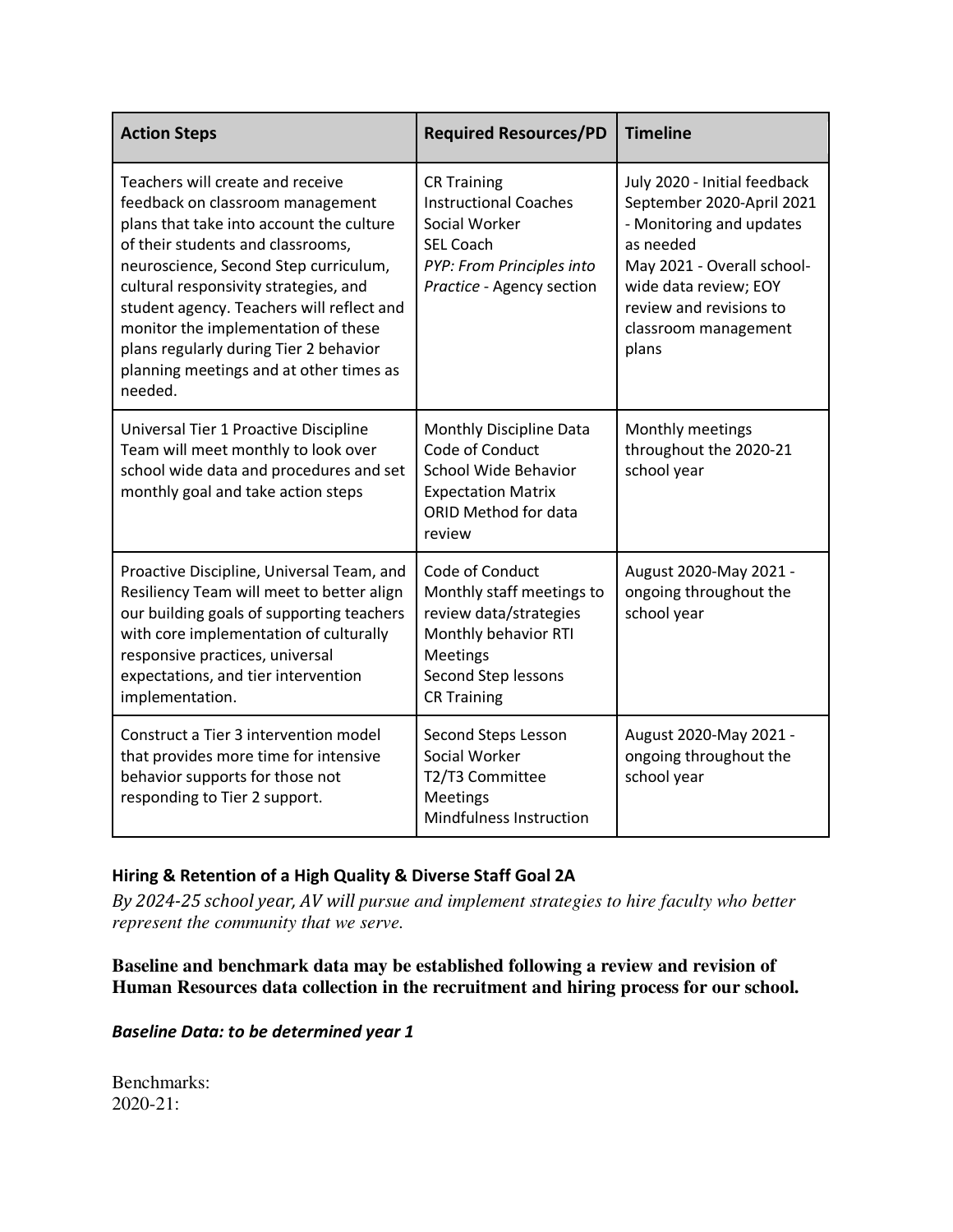2021-22: 2022-23: 2023-24: 2024-25:

### **Strategies**

- Implement suggested action steps from the work of the District Diversity Advisory Council
- Collaborate with Human Resources to apply the gender-bias analysis software to job descriptions prior to posting
- Appropriate staff will participate in recruitment opportunities posed by Human Resources
- Implement and train interviewers on behavioral interviewing process from Human Resources where appropriate
- Review and analyze applicant, interview process and hire data for diversity

### <span id="page-18-0"></span>**Partnership Goal 3A**

*By the 2024-25 school year, North Central will analyze family engagement feedback to determine areas of improvement by increasing the total level of parent and family participation in school programming as measured by the parent survey.* 

### *Baseline Data (2019): 6% of WT families completed a parent survey. (AV%)*

Benchmarks:

2020-21: Increase percentage of participation with EOY survey by 5% 2021-22: Increase percentage of participation with EOY survey by 5% 2022-23: Increase percentage of participation with EOY survey by 5% 2023-24: Increase percentage of participation with EOY survey by 5% 2024-25: Increase percentage of participation with EOY survey by 5%

### **Strategies**

# **Goal #4: School Action Plan for the 2020-2021 School Year (Title Component 2, 4, and 9)**

| <b>Strategy:</b> Increase communication with parents and families                                                                 |                                                                                                       |  |  |  |  |
|-----------------------------------------------------------------------------------------------------------------------------------|-------------------------------------------------------------------------------------------------------|--|--|--|--|
| <b>Strategy Goal:</b> The school and classroom teachers will contact<br>100% of parents/families each quarter of the school year. | Evidence<br>Communication notes from<br>School-wide Parent<br><b>Communication Google</b><br>Document |  |  |  |  |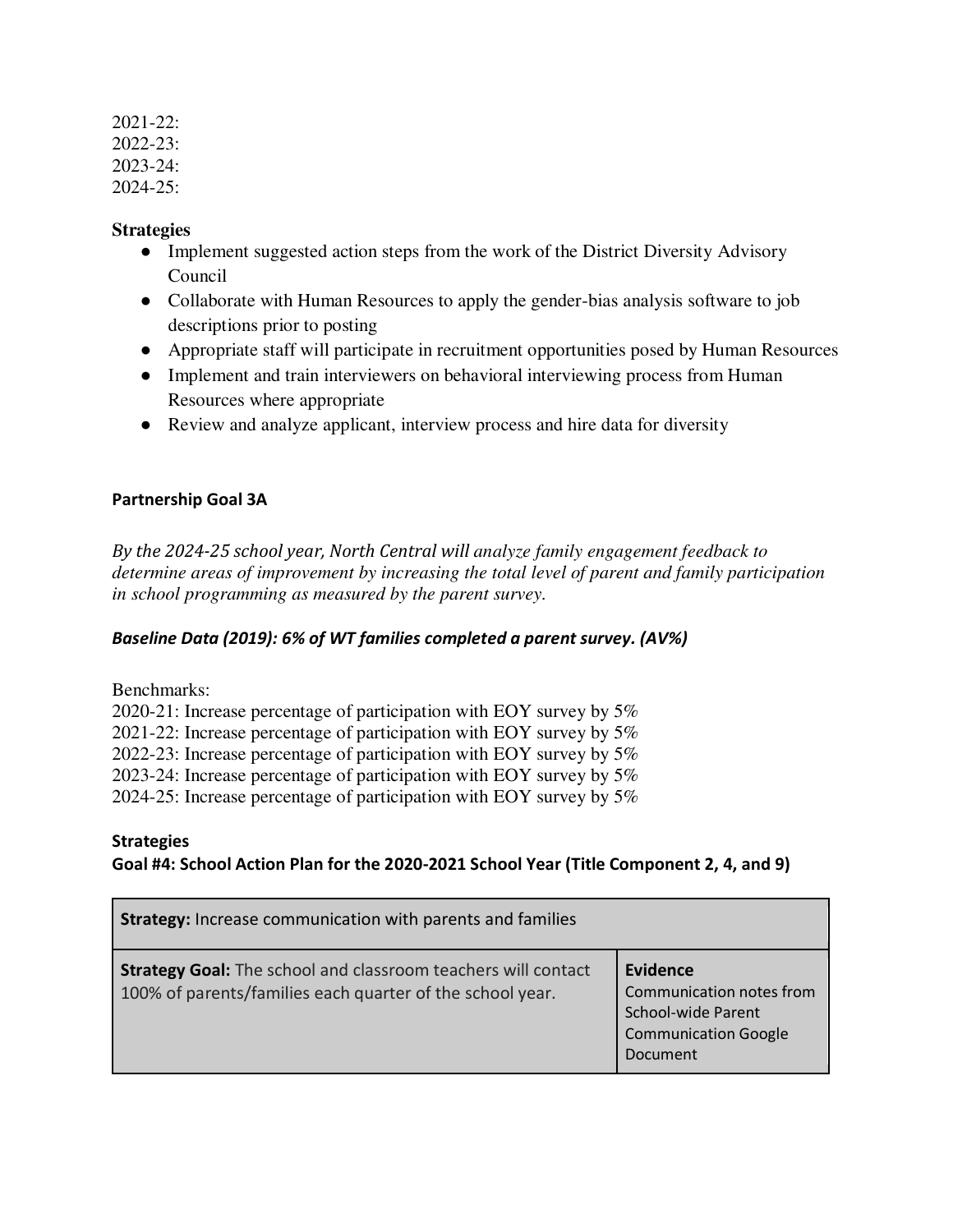| <b>Action Steps</b>                                                                                                                                                                                                                                | <b>Required Resources/PD</b>                                          | <b>Timeline</b>              |  |  |  |
|----------------------------------------------------------------------------------------------------------------------------------------------------------------------------------------------------------------------------------------------------|-----------------------------------------------------------------------|------------------------------|--|--|--|
| All teachers will contact<br>parent/guardians via phone call, email,<br>video conference or in person at least<br>once a quarter. Teachers will document<br>on School-wide Parent Communication<br>Google Document                                 | School-wide Parent<br><b>Communication Google</b><br>Document         | Quarterly                    |  |  |  |
| Teachers will have at least 90%<br>participation in Fall parent teacher<br>conferences, either in person, phone, or<br>utilizing platforms for a video conference                                                                                  |                                                                       | Completed by Mid<br>November |  |  |  |
| School communication will be sent home<br>on a regular basis, including from the<br>office, classroom teachers, and other<br>staff utilizing School Messenger through<br>Skyward, Class Dojo, email, memos,<br>phone calls, and class newsletters. | PD on Class Dojo if<br>needed<br><b>Class Newsletter</b><br>templates | Weekly                       |  |  |  |

#### **[Using Results for Continuous Improvement](https://docs.google.com/document/d/1QGDdmL_Ftpb_uYAX_TibmFJVkgOKh5izLVujl7mFchs/edit#bookmark=id.9nw07jfro1ey)**

#### **Description of Ongoing Data Review Process**

Washington Township (WT) is committed to a process for continuous improvement that is well-defined and clearly articulated with measurable outcomes. The district acknowledges that our current best approach to improve and sustain student learning and achievement is through a systems approach that is inclusive of all entities and levels of our system. The district level, the school level, the division or department level, and the classroom, teacher, and student level must all align their collaborative efforts along with the parents and community in order to achieve high success over time.

The Quality Assurance (QA) System has been established to create an on-going culture of quality that permeates the district as well as creates an institutional memory of the best practices adopted by our School Improvement Teams, Professional Learning Community (PLC) Teams or district improvement program teams. In alignment with the district quality assurance process, WT will implement a process to regularly review progress on program action plans, instruction improvement deployment, and formative assessment results.

| <b>QA of SIP</b>                                | Q <sub>1</sub> |                   |        | Ο4 |
|-------------------------------------------------|----------------|-------------------|--------|----|
| SIP Deployment                                  |                |                   | N<br>↗ |    |
| SIP Development by School Improvement Committee | X              | $\checkmark$<br>↗ |        |    |

#### **School Improvement Plan Timeline**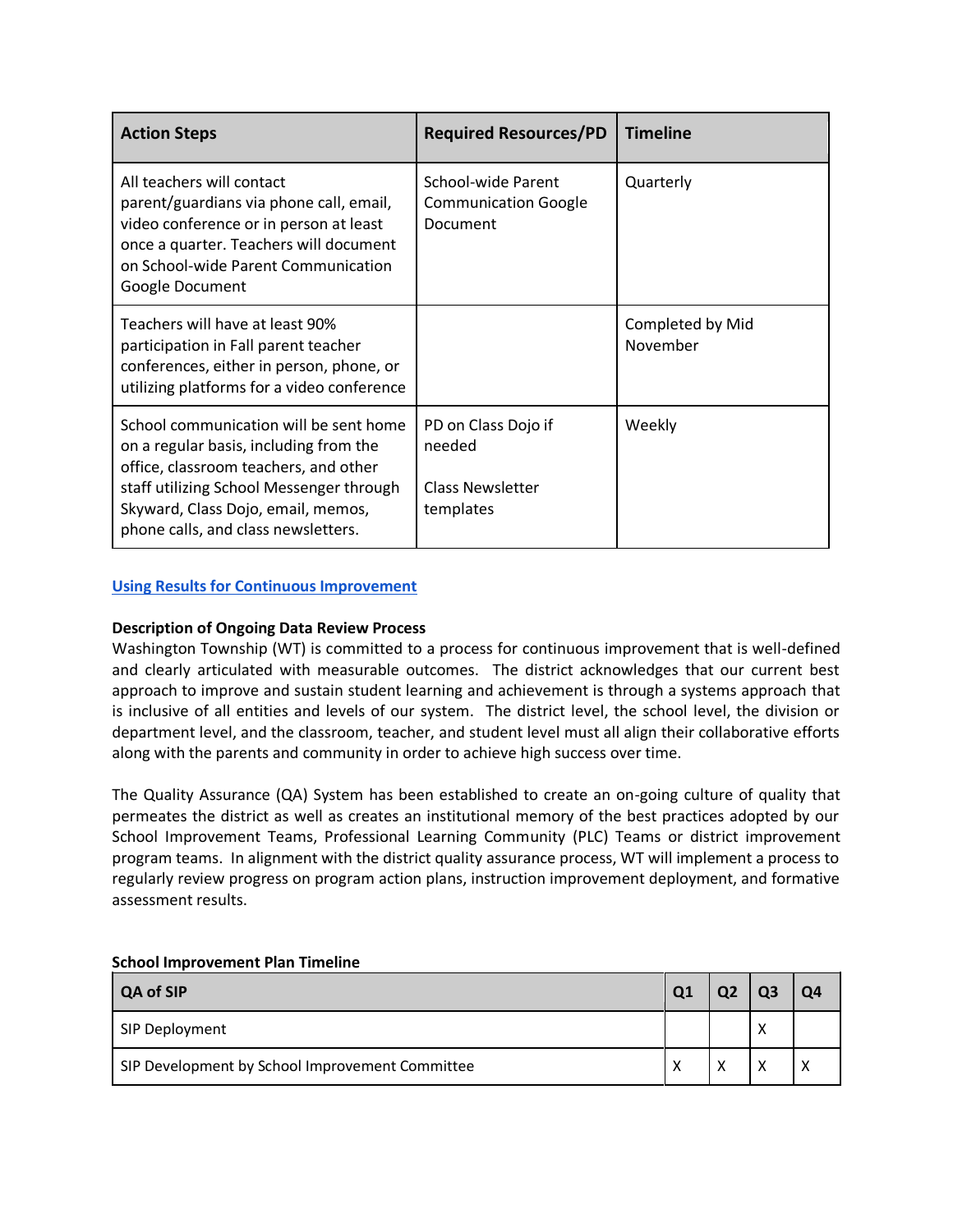| SIP Progress Monitored by Quality Assurance Team                                      | X                    |  | X | x |  |
|---------------------------------------------------------------------------------------|----------------------|--|---|---|--|
| SIP Submitted for Superintendent and Cabinet Review including Title One<br>Compliance |                      |  | X |   |  |
| <b>Feedback Submitted to School</b>                                                   | X                    |  | X | X |  |
| Professional Development Approved by WT Education Association                         |                      |  |   | X |  |
| SIP Submitted to Superintendent, Cabinet, and School Board                            |                      |  |   | х |  |
| <b>School Board Approves SIP</b>                                                      | September SB Meeting |  |   |   |  |
| SIP Submitted to State                                                                | October 1            |  |   |   |  |

#### **Description of Curriculum**

MSDWT evaluates curriculum every six years in conjunction with the textbook adoption process. The goal of the program evaluation, curriculum/standards revision and textbook adoption cycle is to provide an educational program that enables all students to learn and achieve to the highest possible level. Additionally, MSDWT has developed curriculum/standards guides in special areas, elective areas and academic core areas of English/Language Arts, Math, Science, and Social Studies. The curriculum guides incorporate the most recent State Standards, district technology proficiencies and district media proficiencies and are reviewed annually.

#### **[Title 1 Schoolwide Components](https://docs.google.com/document/d/1QGDdmL_Ftpb_uYAX_TibmFJVkgOKh5izLVujl7mFchs/edit#bookmark=id.9nw07jfro1ey)**

#### **[Highly Qualified Teachers and Paraprofessionals](https://docs.google.com/document/d/1QGDdmL_Ftpb_uYAX_TibmFJVkgOKh5izLVujl7mFchs/edit#bookmark=id.9nw07jfro1ey) (Title I Component 3)**

**2020-2021 Highly Qualified Teachers:** All verification and supporting documents are filed at the Community and Education Center in the human resources files.

#### **Highly Qualified Paraprofessionals (Title 1 Component 3)**

2018-2019 Highly Qualified Paraprofessionals: All verification and supporting documents are filed at the Community and Education Center in the human resources files.

#### **[Strategies to Retain Highly Qualified Teachers](https://docs.google.com/document/d/1QGDdmL_Ftpb_uYAX_TibmFJVkgOKh5izLVujl7mFchs/edit#bookmark=id.9nw07jfro1ey) (Title 1 Component 5)**

In an effort to recruit and retain highly qualified teachers and administrators, the district uses a multifaceted approach. We dedicate a lot of time to the interview process. We take part in at least four university recruitment fairs as well as a job fair focused solely on minority teacher and administrative candidates. During these recruitment fairs, the district is represented by at least four administrators who spend the entire fair interviewing potential candidates.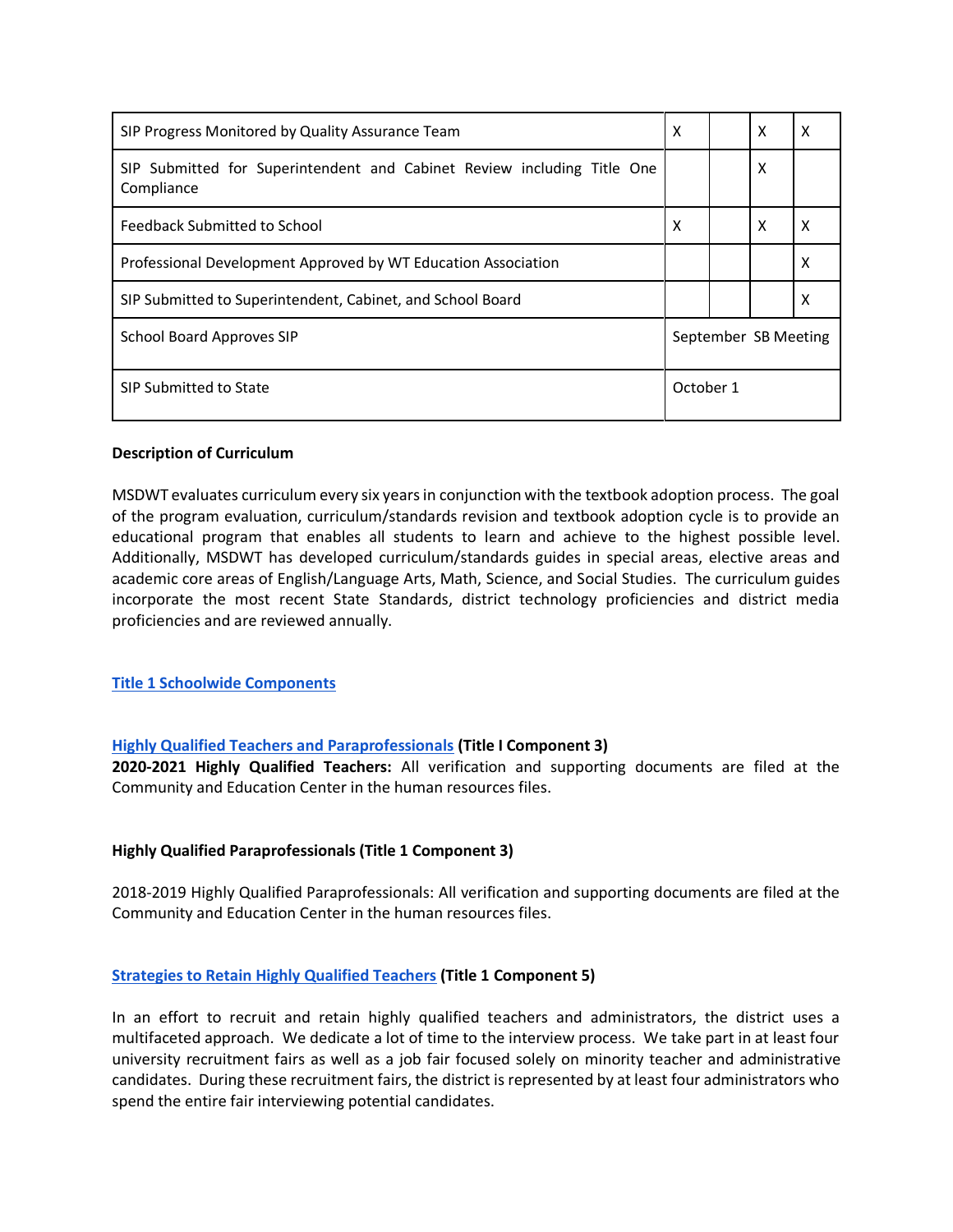The district also hosts its own recruitment fair in the spring of each year in order to showcase the district and attract top candidates. The local recruitment fair provides candidates with the opportunity to interview at a particular school of interest and meet and interview the administration from that building.

In addition, our principals provide the director of human resources with the names of student teachers who they believe would make strong teacher candidates, and the director screens each of the candidates to determine if he/she should become part of the pool that principals are required to interview before selecting a candidate.

New teachers attend a variety of professional development opportunities so that a clear expectation is established with new teachers as the district views professional growth as a must. In addition, all teachers, who are new to the profession, receive a coach who works with the individual during the first year of teaching in an attempt to address many of the challenges that new teachers encounter. The coaches are retired master teachers who have the flexibility in their schedules to devote additional time to each individual teacher.

We also believe that outstanding teachers need to be fairly compensated, so we work diligently to provide a salary and fringe benefit package that is among the best in the State so that we can attract and retain the best teacher and administrative applicants available.

#### **[Transition](https://docs.google.com/document/d/1QGDdmL_Ftpb_uYAX_TibmFJVkgOKh5izLVujl7mFchs/edit#bookmark=id.9nw07jfro1ey)**

All new students to Clearwater are welcomed with a tour of the building either their first day of school or prior to their first day. Perspective parents from within the district and neighboring districts are encouraged to tour the school at various times throughout the year.

The Kindergarten transition at Clearwater begins with Kindergarten registration in January including parent and student tours of the building. Parents are given information regarding curriculum, transportation, procedures, and school events. Clearwater hosts a Kindergarten meet and greet in the fall to welcome families to the district and provide access to many school and community resources. In addition, Kindergarten teachers meet individually with students and families prior to school starting to share information and answer questions.

Case conferences are held for students moving from preschool to Kindergarten with identified special needs. Students entering Clearwater from Hilltop Early Childhood Center are observed in their preschool setting by Kindergarten teachers from Clearwater.

All Kindergarten families, along with new Clearwater families, are sent information in the summer about school programs and events. We host a Back to School Blast before school starts so all new students can meet the teacher and visit the school.

The majority of our fifth grade students transition to Eastwood Middle School for their middle school years. In the spring, fifth grade students attend a field trip to Eastwood with their classroom teachers. The visit includes a tour of the school, an information session with the counselors, a visit to a performing arts class, and lunch in the middle school cafeteria.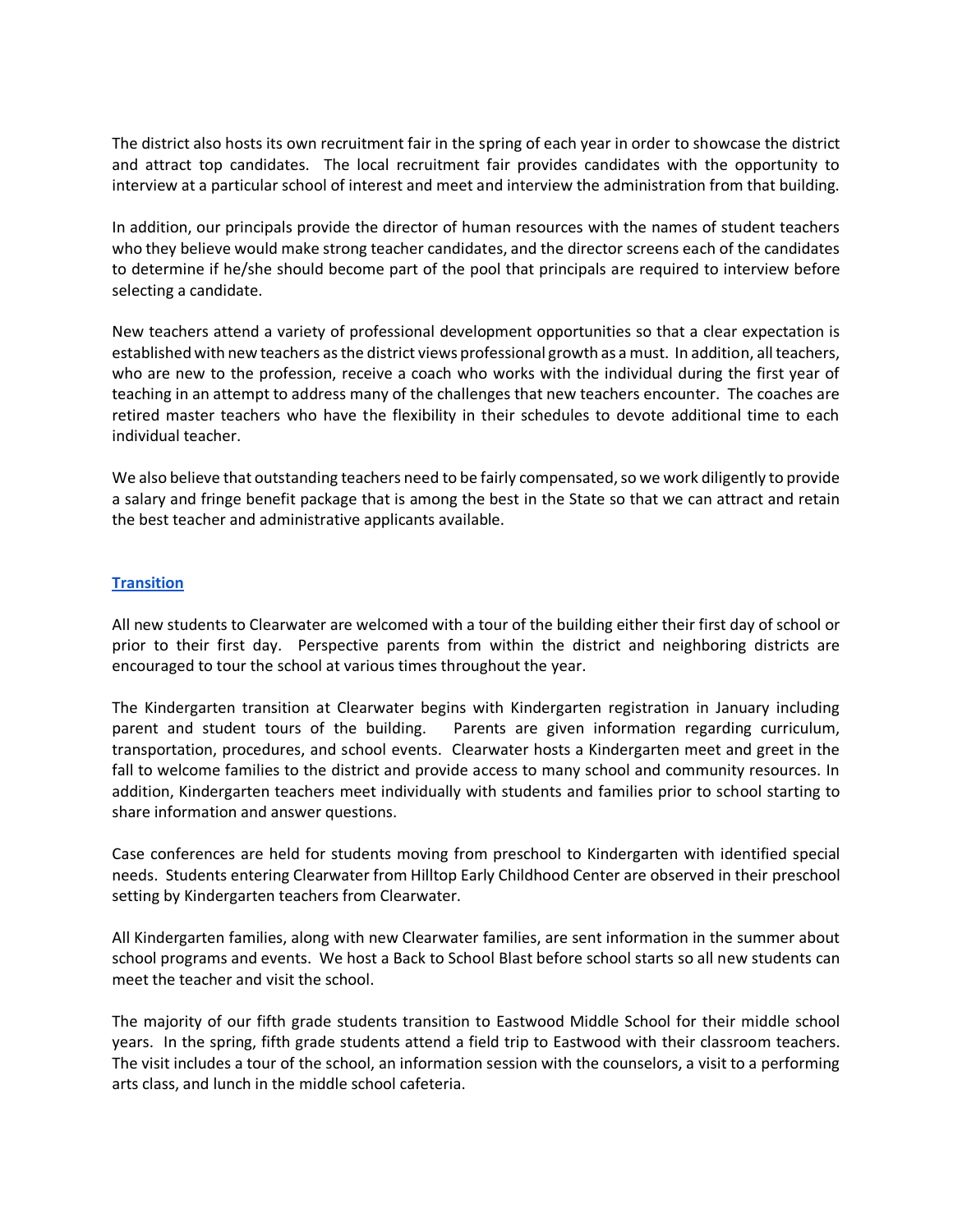#### **[Program Statement](https://docs.google.com/document/d/1QGDdmL_Ftpb_uYAX_TibmFJVkgOKh5izLVujl7mFchs/edit#bookmark=id.9nw07jfro1ey)**

While the school has chosen to coordinate the program efforts, it will not consolidate program funds at this time.

#### **[Parent Compact](https://docs.google.com/document/d/1QGDdmL_Ftpb_uYAX_TibmFJVkgOKh5izLVujl7mFchs/edit#bookmark=id.9nw07jfro1ey)**

### **Allisonville Elementary School - Parent Compact 2020-2021**

*Families and schools must work together to help students achieve high academic standards. Through a process that included teachers, families, students and community representatives, the following are agreed upon roles and responsibilities that we as partners will carry out to support student success in school and in life.* 

#### Staff Pledge

I agree to carry out the following responsibilities to the best of my ability:

- Provide a safe and supportive learning environment.
- Teach classes with an interesting and challenging curriculum that promotes student achievement.
- Motivate my students to learn.
- Set high expectations and help every child be successful in meeting the Indiana academic achievement standards.
- Communicate frequently and meet annually with families about student progress and the School - Parent Compact.
- Provide opportunities for parents to volunteer, participate, and observe in my classroom.
- Participate in professional development opportunities that improve teaching and learning and support the formation of partnerships with families and the community.
- Actively participate in collaborative decision making with parents and school colleagues to make our school accessible and welcoming for families.
- Respect the school, students, staff and families.

#### Student Pledge

I agree to carry out the following responsibilities to the best of my ability:

- Come to school ready to learn and work hard.
- Bring necessary materials, completed assignments and homework.
- Know and follow school and class rules.
- Communicate regularly with my parents and teachers about school experiences so that they can help me to be successful in school.
- Limit my TV watching, video game playing, and internet usage.
- Study or read every day after school.
- Respect the school, classmates, staff and families.

Family/Parent Pledge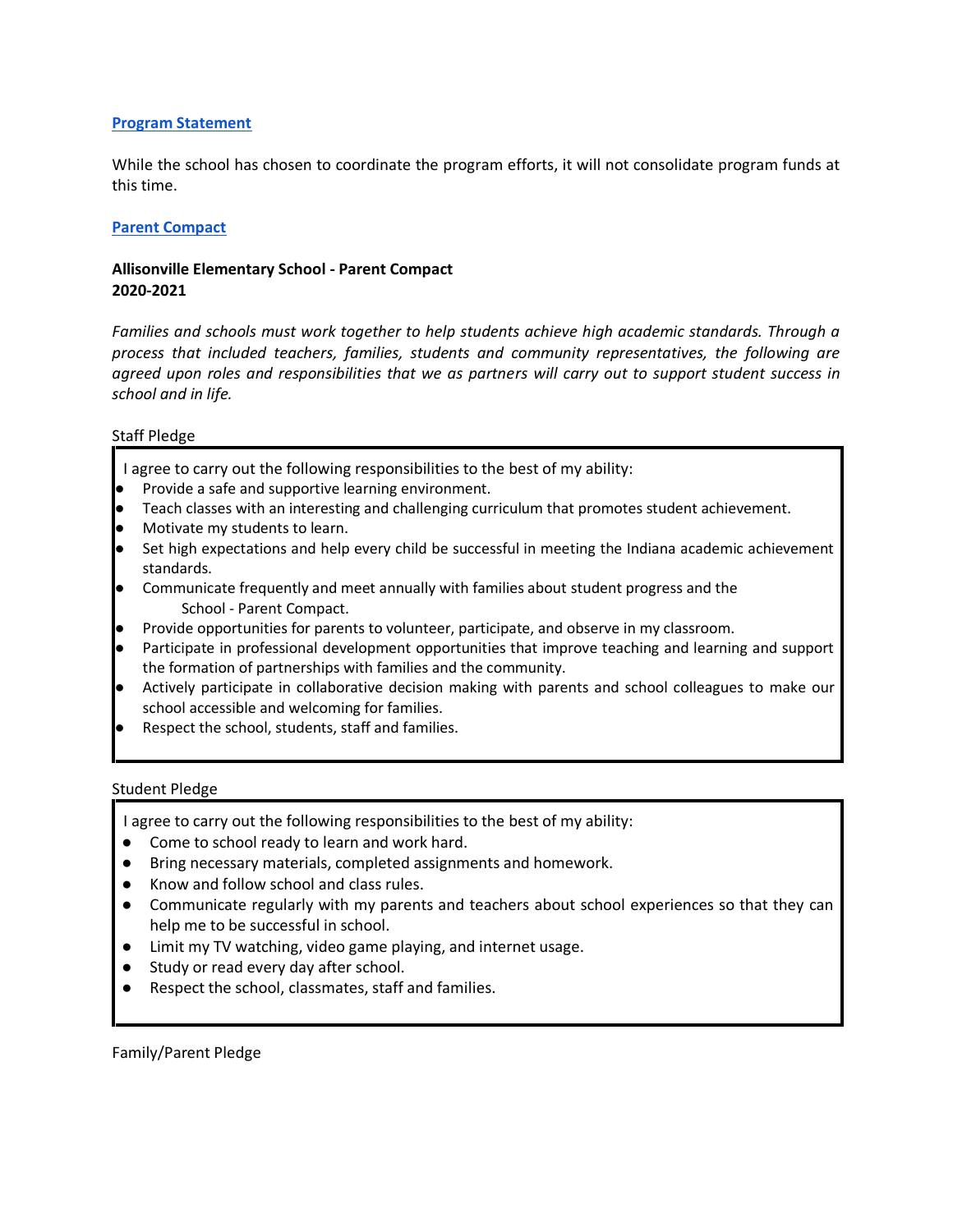I agree to carry out the following responsibilities to the best of my ability:

- Provide a quiet time and place for homework and monitor TV viewing.
- Read to my child or encourage my child to read every day (20 minutes K-3, and 30 minutes for grades 4-8).
- Ensure that my child attends school every day and gets adequate sleep, regular medical attention and proper nutrition.

\_\_\_\_\_\_\_\_\_\_\_\_\_\_\_\_\_\_\_\_\_\_\_\_\_\_\_ \_\_\_\_\_\_\_\_\_\_\_\_\_\_\_\_\_\_\_\_\_\_\_\_\_\_\_ \_\_\_\_\_\_\_\_\_\_\_\_\_\_\_\_\_\_\_\_\_\_\_\_\_

- Regularly monitor my child's progress in school.
- Participate, as appropriate, in decisions about my child's education.
- Attend parent-teacher conferences.
- Communicate the importance of education and learning to my child.
- Respect the school, staff, students, and families.

Teacher **Parent Student** Parent Student

#### **[Definitions](https://docs.google.com/document/d/1QGDdmL_Ftpb_uYAX_TibmFJVkgOKh5izLVujl7mFchs/edit#bookmark=id.9nw07jfro1ey)**

#### **Quality Assurance Reviews**

The principal will meet with the Teaching and Learning Division in three Quality Assurance Reviews annually to report progress on the School Assessment Measures as well as the Goal Action Plan. The principal will be provided feedback and offered support on progress towards achieving their goals.

#### **School Assessment Measures – Definition**

The School Assessment Measures represent the various assessments chosen by the district or the school to represent academic achievement and growth. The measures are chosen due to the correlation to state assessment proficiency or the district mission. The School Assessment Measures do not include routine teacher designed classroom assessments.

#### **Goal Action Plan – Definition**

The Goal Action Plan section of the School Improvement plan asks principals to select research based Action Steps and Instructional Strategies, that, when deployed with fidelity will impact student performance. The principal is asked to measure teacher capacity and level of fidelity in district selected Action Steps and Strategies. And, the SIP team may select additional Action Steps.

**Strategy Goal**: This section sets the level of deployment, fidelity, or level of classroom use for each goal.

**Action Steps –** Instructional Strategies refers to the identified way of delivering instruction and facilitating student learning within a given framework. Action Steps refer to the steps that are necessary to reach the goal. Schools may differ in their needed area of focus within a content area.

**Resources/Professional Development Needed –** This section outlines the professional development needs for the school. The information should include detail such as the grade level and the type of PD (online, face to face, group, individual, by coach or through a workshop).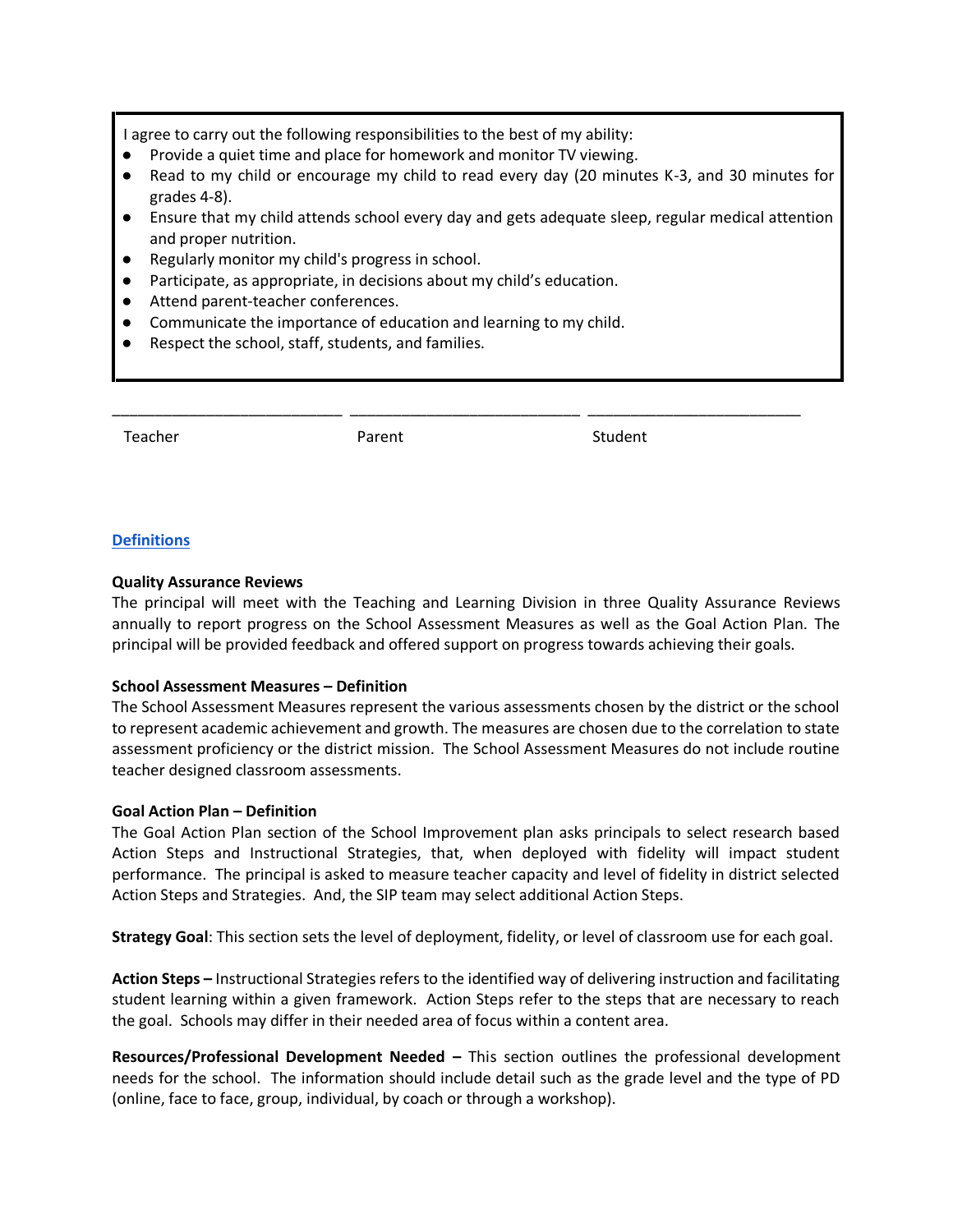**Target Date –** The SIP team is asked to set a goal for completion of the goal – For example: By December of the school year, by the end of the first quarter, etc.

**Evidence –** The SIP team identifies the instrument that will measure the level of deployment, fidelity or level of classroom use – For example: Classroom Checklists, Walkthrough Checklist data, observation data from teacher evaluation data (aggregated and anonymous), reports reflecting usage of technology resources and student data, PLC notes and reflections, meeting logs, feedback from PD.